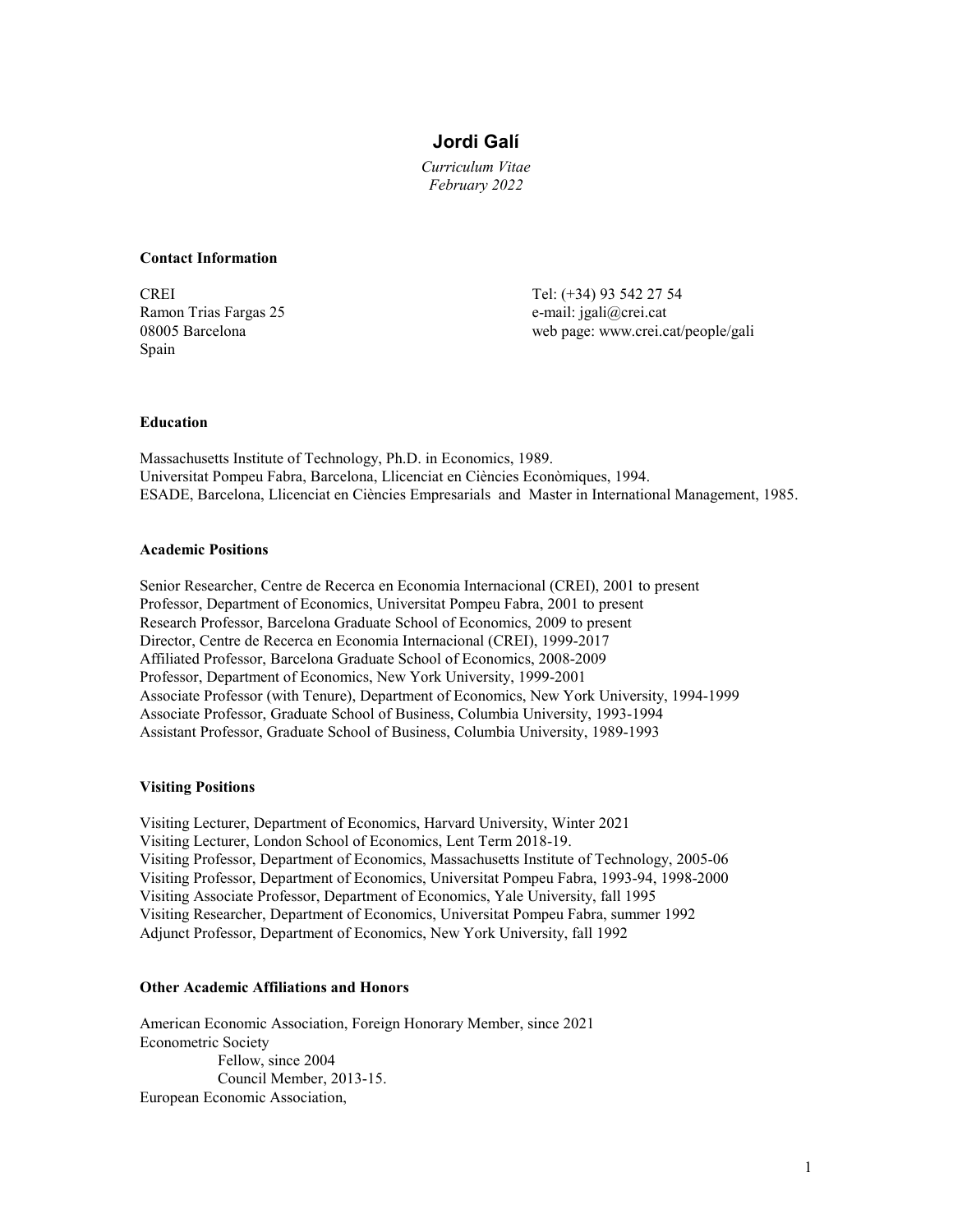| President (2012), President-Elect (2011), Vice-President (2010).     |
|----------------------------------------------------------------------|
| Fellow, since 2008.                                                  |
| Council member, 2003-2007.                                           |
| Centre for Economic Policy Research (CEPR), London:                  |
| Research Fellow, since 1997                                          |
| Co-Director of the International Macroeconomics Programme, 1999-2005 |
| Research Affiliate, 1992-1996                                        |
| National Bureau of Economic Research (NBER):                         |
| Research Associate (EFG, ME, IM), since 2001                         |
| Faculty Research Fellow, 1995-2001                                   |
| Institut d'Estudis Catalans, Member, since 2009                      |
| Academia Europaea, Member, since 2013.                               |
| ISI Highly Cited Author, 2009                                        |

#### **Awards**

Premio Nacional de Investigación "Pascual Madoz", Ministerio de Ciencia e Innovación, 2021. Creu de Sant Jordi, Generalitat de Catalunya, 2020. Medalla Narcís Monturiol, Generalitat de Catalunya, 2015. Premi Nacional de Recerca, Fundació Institució Catalana de Suport a la Recerca, 2011 Insignia de Oro, Instituto Español de Analistas Financieros, 2011 Premi Institud d'Estudis Financers a l'Excel·lència Financera en la Carrera Acadèmica, 2011 Premi Societat Catalana d'Economia, 2008 Yrjö Jahnsson Award in Economics, 2005 Premio Rey Jaime I de Economía, Generalitat Valenciana, 2004 Distinció de la Generalitat de Catalunya per a la Promoció de la Recerca Universitària, categoria de Jove Investigador, 2000

#### **Editorial Service**

Swiss Journal of Economics and Statistics, Associate Editor, 2017- International Journal of Central Banking, Associate Editor, 2005- Monetaria, Consejo Editorial, 2011- Journal of Monetary Economics, Editor of special issue on "Asset Price Fluctuations and Economic Policy," December 2015. American Economic Journal-Macroeconomics, Associate Editor, 2007-2015 Journal of the Japanese and International Economies, co-editor of special issue on "Sticky Prices and Inflation Dynamics," June 2010 (with A. Kashyap, T. Watanabe, and T. Hoshi). Journal of Economic Perspectives, Associate Editor, 2005-2008 Journal of the European Economic Association, Co-Editor, 2004-2007 Review of Economic Dynamics, Associate Editor, 1998-2005 European Economic Review, Co-Editor, 1999- 2002 American Economic Review, Board of Editors, 1996-2001 Economic Policy, Panel Member, 1998-2000 Economics Letters, Advisory Editor, 1997-2003 Review of Economic Studies, Editorial Board, 1998-2000 Cuaderno Económicos de ICE, Consejo Científico, 2003-2009 Investigaciones Económicas, Editorial Board, 1999-2003 Spanish Economic Review, Associate Editor, 1993- 2001 Moneda y Crédito, Associate Editor, 1993-1999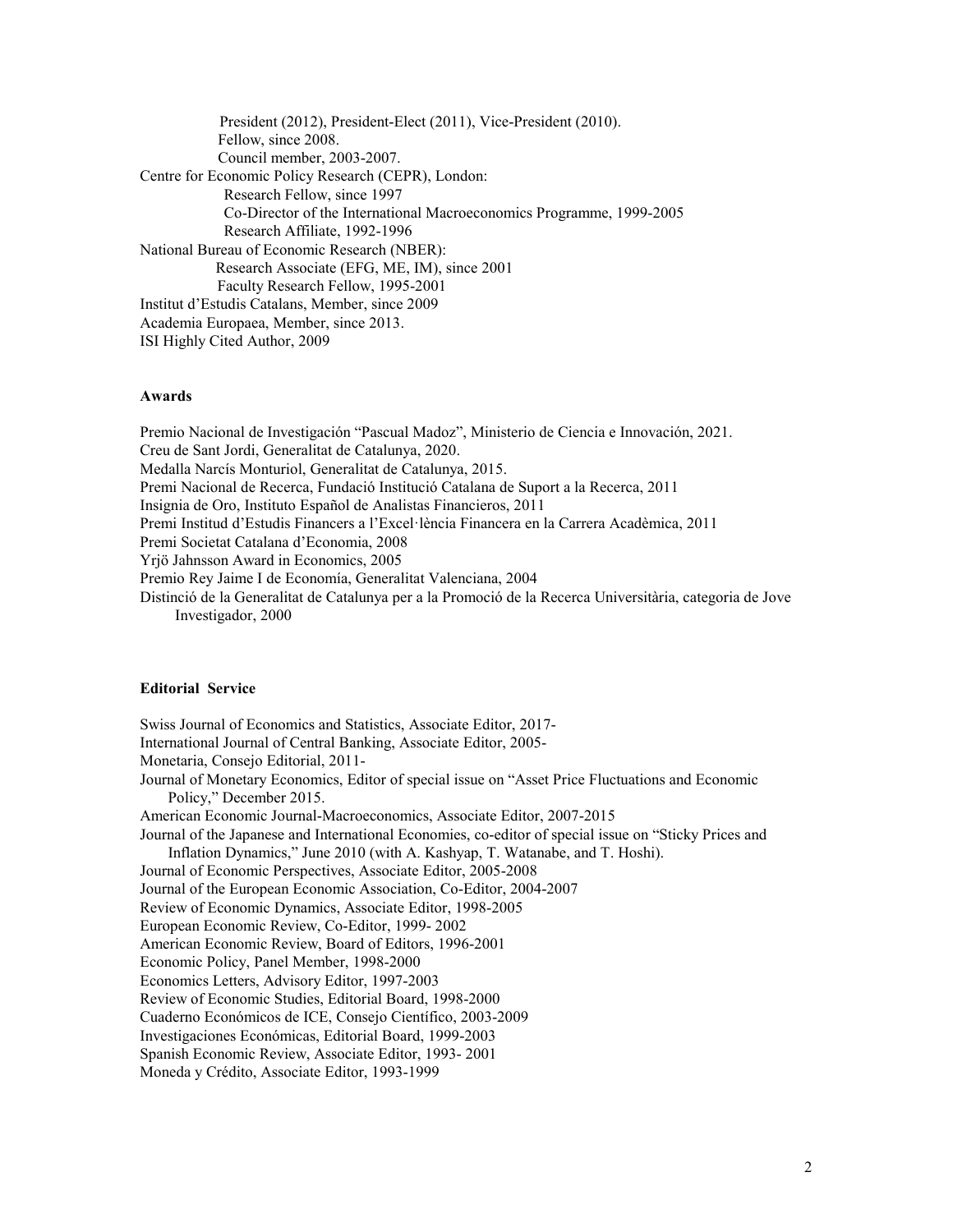#### **Grants**

Advanced Grant, European Research Council, 2020-2024 (Project ref. 882332) Generalitat de Catalunya, AGAUR Grant (2017SGR1393), 2017-2019 Ministerio de Economía, Industria y Competitividad, 2018-2020 (ECO2017-87827) Advanced Grant, European Research Council, 2014-2017 (Project Ref. 339656) Generalitat de Catalunya, AGAUR Grant (2014SGR00830), 2014-2016 Fondation Banque de France, 2006-2007, 2013-2014 Ministerio de Ciencia e Innovación, 2012-2014 (ECO2011-23188) Advanced Grant, European Research Council, 2009-2011 (Project Ref. 229650) Generalitat de Catalunya, DIUE Grant (2009SGR1157), 2009-2012 Ministerio de Ciencia e Innovación, 2009-2011 (ECO2008-01665) Generalitat de Catalunya, DURSI Grant (2005SGR00490), 2005-2009 Ministerio de Educación y Ciencia, 2006-2008 (SEJ 2005-01124) Ministerio de Ciencia y Tecnología, 2003-2005 (SEC 2002-03816) European Commission RTN, 2002-2005 (RTN2-2001-00505) Fundación Ramón Areces, 2002-2003 National Science Foundation (with Mark Gertler), 1999-2001 (SES-9818932) Ministerio de Educación y Cultura (DGES), 1999-2001. C.V. Starr Center Research Grant, 1995-2001 CBS Faculty Research Grant, 1990-1992. DGICYT (Government of Spain), 1993 (PB 93-0388) CIRIT (Government of Catalonia), 1988 Fulbright-La Caixa, 1985-1987.

# **Publications**

### *Research Articles*

- "Insider-Outsider Labor Markets, Hysteresis, and Monetary Policy," *Journal of Money, Credit and Banking* 54(S1), 2022, 53-88.
- "Should the ECB Adjust its Strategy in the Face of a Lower *r*\*?," (with P. Andrade, H. Le Bihan, and J. Matheron), *Journal of Economic Dynamics and Control* 132, 2021, 1-23.
- "Monetary Policy and Asset Price Bubbles: A Laboratory Experiment," (with G. Giusti and C. Noussair), *Journal of Economic Dynamics and Control* 130, 2021, 1-15.
- "Monetary Policy and Bubbles in a New Keynesian Model with Overlapping Generations," *American Economic Journal: Macroeconomics* 13(2), 2021, 121-167.
- "The Vanishing Procyclicality of Labour Productivity" (with T. van Rens), *The Economic Journal* 131, 2021, 302-326.
- "Uncovered Interest Parity, Forward Guidance and the Exchange Rate," *Journal of Money, Credit and Banking* 52(S2), 2020, 465-496.
- "Gains from Wage Flexibility and the Zero Lower Bound," (with R. Billi), *Oxford Bulletin of Economics and Statistics* 82(6), 2020, 1239-1261.

"The Effects of a Money-Financed Fiscal Stimulus," *Journal of Monetary Economics* 115, 2020, 1-19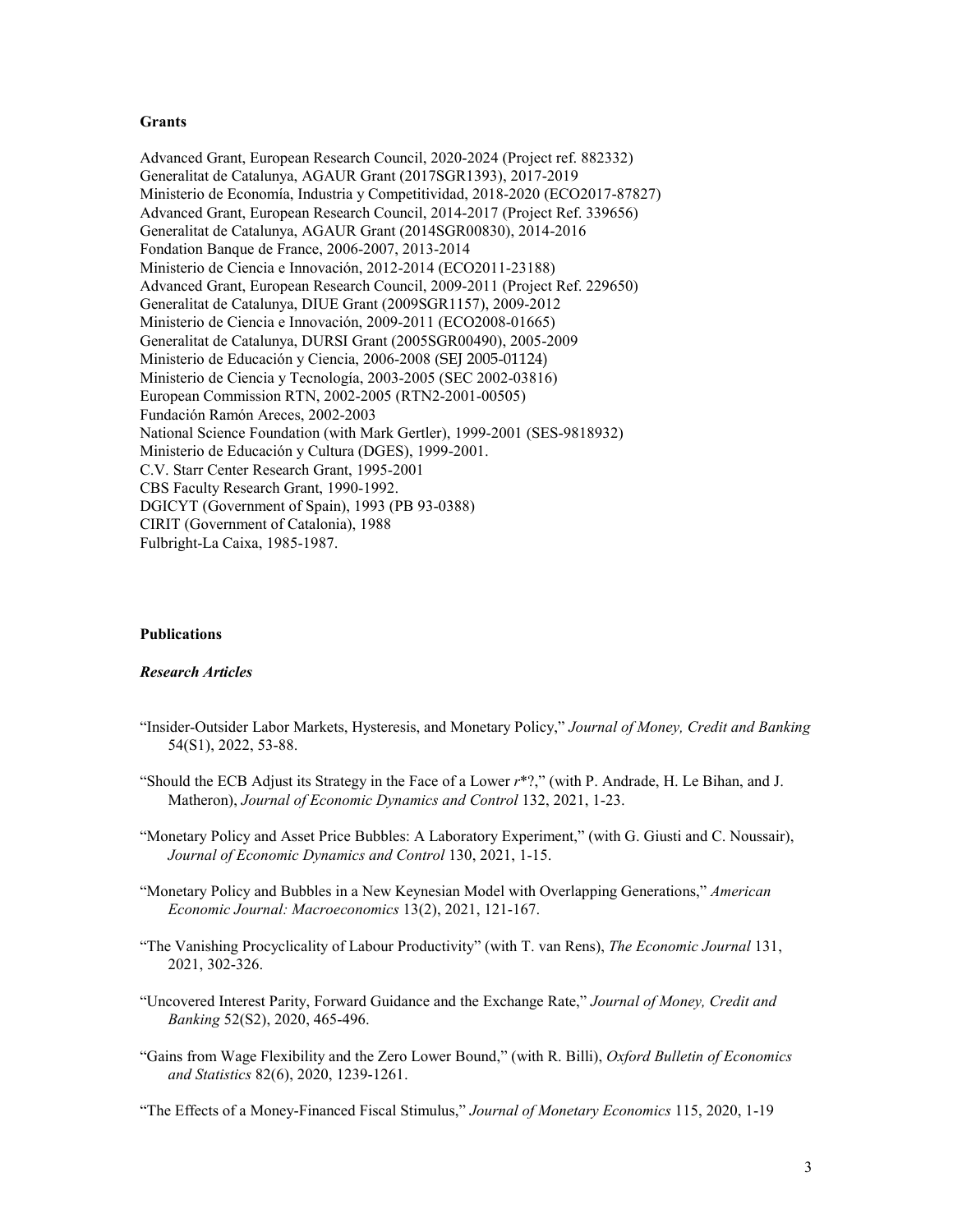- "Has the U.S. Wage Phillips Curve Flattened? A Semi-Structural Exploration" (with L. Gambetti) in G. Castex, J. Galí and D. Saravia (eds.) *Changing Inflation Dynamics, Evolving Monetary Policy*, Central Bank of Chile (Santiago, Chile), 2020, 149-172.
- "The Optimal Inflation Target and the Natural Rate of Interest," (with P. Andrade, H. Le Bihan and J. Matheron), *Brookings Papers on Economic Activity*, Fall issue, 2020, 173-230.
- "On the Empirical (Ir)Relevance of the Zero Lower Bound Constraint," (with D. Debortoli and L. Gambetti), *NBER Macroeconomics Annual*, 2020, 141-170.
- "The State of New Keynesian Economics: A Partial Assessment," *Journal of Economic Perspectives* 32(3), 2018, 87-112.
- "Understanding the Gains from Wage Flexibility: The Exchange Rate Connection," (with T. Monacelli), *American Economic Review* 106(12), 2016, 3829-3868.
- "Hysteresis and the European Unemployment Problem Revisited," in *Inflation and Unemployment in Europe*, Proceedings of the ECB Forum on Central Banking, European Central Bank, Frankfurt am Main, 2015, 53-79.
- "The Effects of Monetary Policy on Stock Market Bubbles: Some Evidence" (with L. Gambetti), *American Economic Journal: Macroeconomics*, 7(1), 2015, 233-257.
- "Monetary Policy and Rational Asset Price Bubbles," *American Economic Review*, vol. 104(3), 2014, 721- 752.
- "Patterns of Convergence and Divergence in the Euro Area" (with A. Estrada and D. López-Salido), *IMF Economic Review,* vol. 61(4), 2013, 601-630.
- "Notes for a New Guide to Keynes (I): Wages, Aggregate Demand and Employment," *Journal of the European Economic Association*, vol. 11(5), 2013, 973-1003.
- "Fiscal Policy and Economic Performance: An Overview," (with L.F. Céspedes), in L.F. Céspedes and J. Galí (eds.), *Fiscal Policy and Macroeconomic Performance*, Central Bank of Chile (Santiago, Chile), 2013, 1-21.
- "Non-Ricardian Aspects of Fiscal Policy in Chile" (with L.F. Céspedes and J. Fornero), in ), in L.F. Céspedes and J. Galí (eds.), *Fiscal Policy and Macroeconomic Performance*, Central Bank of Chile (Santiago, Chile), 2013, 293-332.
- "Slow Recoveries: A Structural Interpretation" (with F. Smets and R. Wouters), *Journal of Money, Credit and Banking*, supplement to vol. 44(2), 2012, 9-30.
- "The Monetary Pillar and the Great Financial Crisis," in *The Great Financial Crisis: Lessons for Financial Stability and Monetary Policy*, European Central Bank, 2012, 74-95.
- "Unemployment in an Estimated New Keynesian Model" (with F. Smets and R. Wouters), *NBER Macroeconomics Annual*, 2012, 329-360.
- "Are Central Banks' Projections Meaningful?," *Journal of Monetary Economics*, 58(6-8), 2011, 537-550.
- "The Return of the Wage Phillips Curve," *Journal of the European Economic Association* 9 (3), 2011, 436- 461.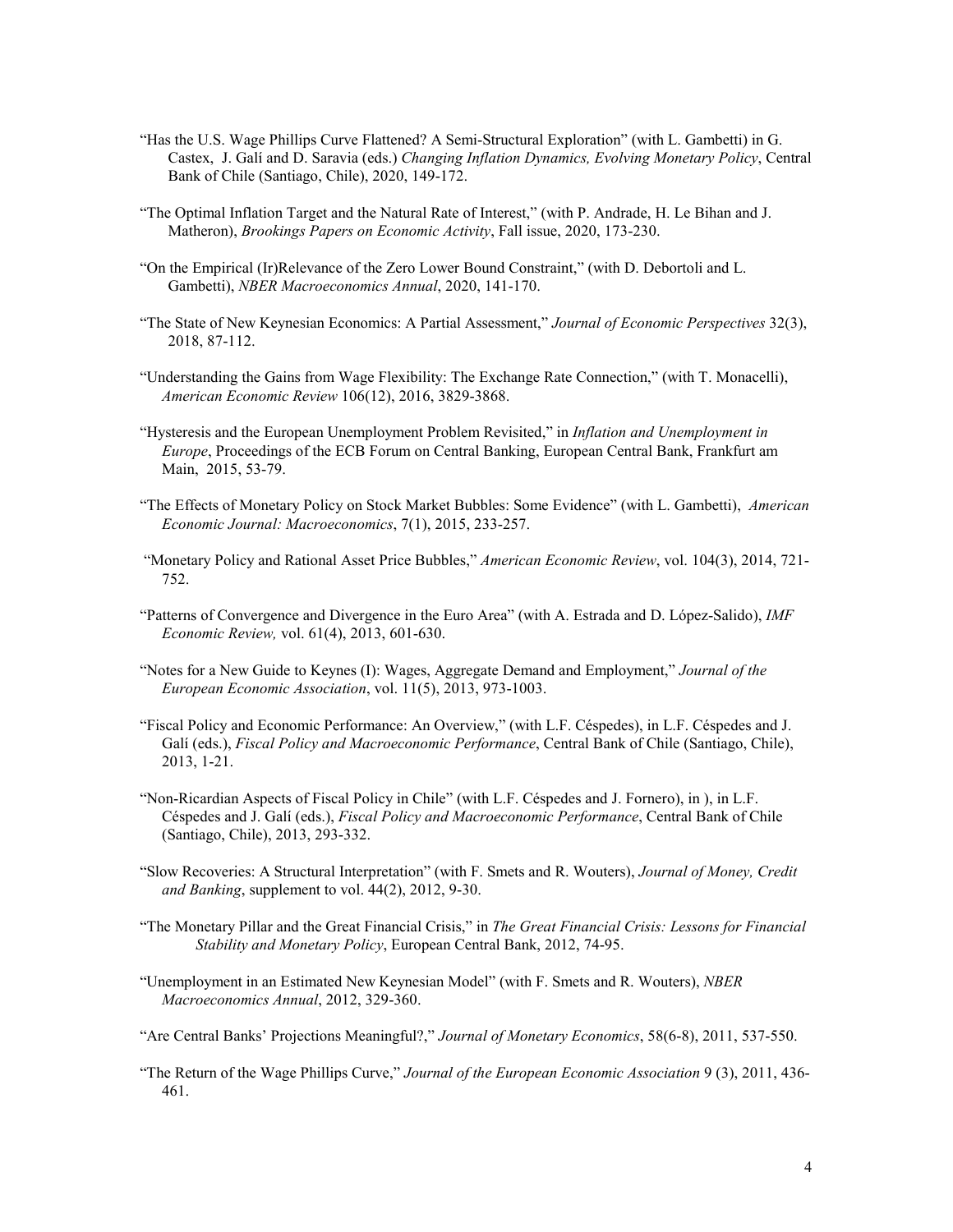- "Monetary Policy and Unemployment," in B. Friedman and M. Woodford (eds.) *Handbook of Monetary Economics*, vol. 3A, Elsevier B.V., 2011, 487-546.
- "The Macroeconomic Effects of Oil Price Shocks: Why are the 2000s so Different from the 1970s?" (with O. Blanchard) in J. Galí and M. Gertler (eds.), *International Dimensions of Monetary Policy*, University of Chicago Press (Chicago, IL), 2010, 373-428.
- "Inflation Pressures and Monetary Policy in a Global Economy," *International Journal of Central Banking*, 6 (1), 2010, 93-102.
- "Labor Markets and Monetary Policy: A New Keynesian Model with Unemployment," (with O. Blanchard), *American Economic Journal: Macroeconomics*, 2010, 2 (2), 1-30.
- "The New Keynesian Approach to Monetary Policy Analysis: Lessons and New Directions" in V. Wieland (ed.), *The Science and Practice of Monetary Policy Today*, Springer, 2009, 9-22.
- "On the Sources of the Great Moderation," (with L. Gambetti), *American Economic Journal: Macroeconomics*, vol. 1, no.1, 2009, 26-57.
- "Constant Interest Rate Projections without the Curse of Indeterminacy: A Note," *International Journal of Economic Theory*, vol. 5, 2009, 61-68.
- "Optimal Monetary and Fiscal Policy in a Currency Union," (with T. Monacelli), *Journal of International Economics*, 76 (1), 2008, 116-132.
- "Macroeconomic Modeling for Monetary Policy Evaluation," (with M. Gertler), *Journal of Economic Perspectives*, vol. 21 (4), 2007, 25-45.
- "Understanding the Effects of Government Spending on Consumption," (with J.D. López-Salido and J. Vallés), *Journal of the European Economics Association*, vol. 5, issue 1, 2007, 227-270.
- "Real Wage Rigidities and the New Keynesian Model," (with O.J. Blanchard), *Journal of Money, Credit and Banking*, supplement to vol. 39, no. 1, 2007, 35-66.
- "Markups, Gaps, and the Welfare Costs of Economic Fluctuations," (with M. Gertler and J.D. López Salido), *Review of Economics and Statistics*, 89 (1), 2007, 44-59.
- "New Evidence on Inflation Persistence and Price Stickiness in the Euro Area: Implications for Macro Modeling," (with I. Angeloni, L. Aucremanne, M. Ehrmann, A. Levin, and F. Smets), *Journal of the European Economic Association* (Papers and Proceedings), vol. 4 (2-3), 2006, 562-574.
- "Modern Perspectives on Fiscal Stabilization Policies," *CESifo Economic Studies*, vol. 51, no. 4, 2005, 587-599.
- "Robustness of the Estimates of the Hybrid New Keynesian Phillips Curve," (with M. Gertler and J.D. López-Salido), *Journal of Monetary Economics*, vol. 52, no. 6, 2005, 1107-1118
- "Monetary Policy and Exchange Rate Volatility in a Small Open Economy," (with Tommaso Monacelli), *Review of Economic Studie*s, vol. 72, issue 3, 2005, 707-734.
- "Trends in Hours, Balanced Growth, and the Role of Technology in the Business Cycle," *Federal Reserve Bank of St. Louis Review,* vol. 87, no. 4, 2005, 459-486.
- "On the Role of Technology Shocks as a Source of Business Cycles: Some New Evidence," *Journal of the European Economic Association*, vol 2., issue 2-3 (Papers and Proceedings), 2005, 372-380.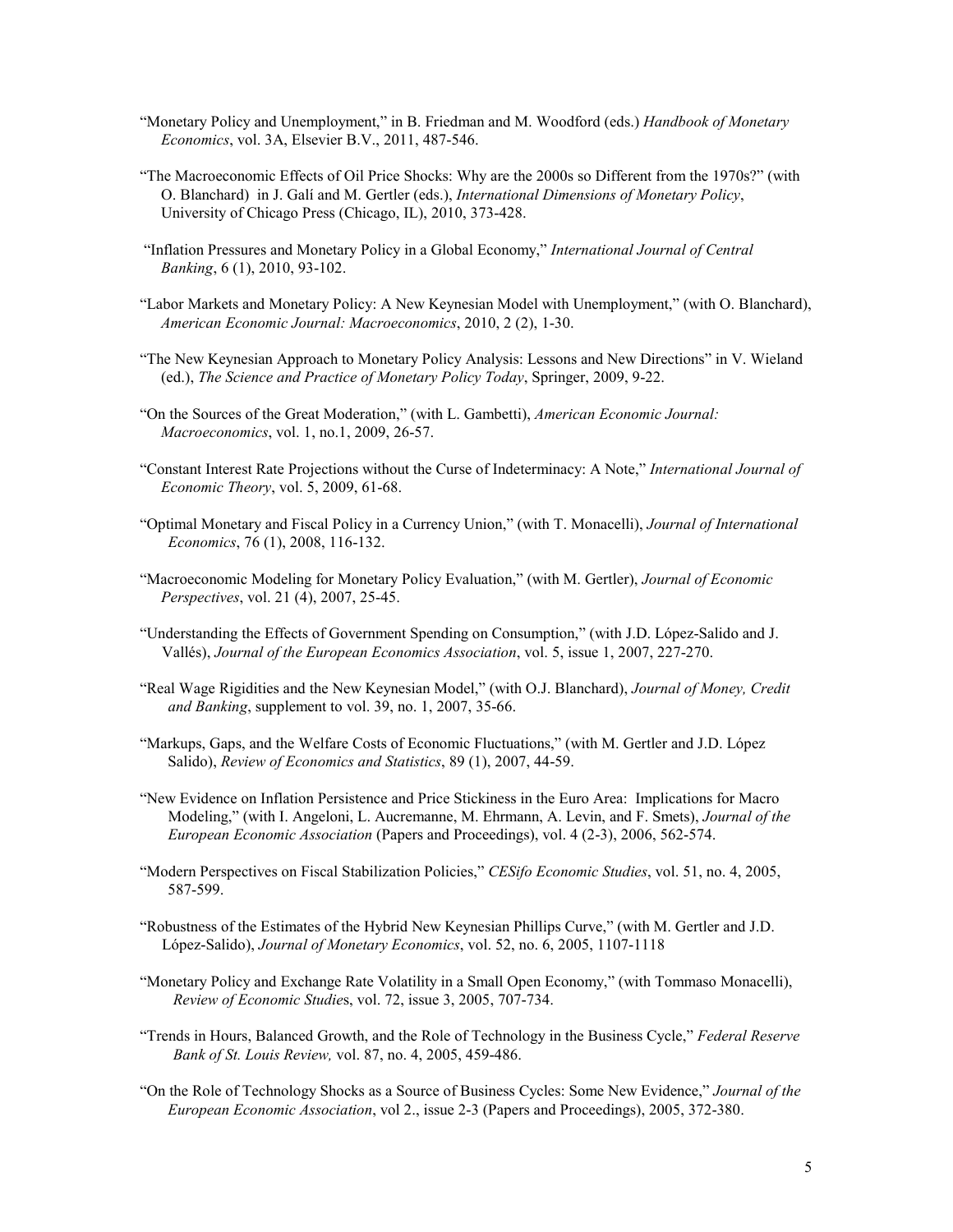- "Technology Shocks and Aggregate Fluctuations: How Well Does the RBC Model Fit Postwar U.S. Data?," (with Pau Rabanal), *NBER Macroeconomics Annual 2004*, 225-288.
- "Rule of Thumb Consumers and the Design of Interest Rate Rules," (with J.D. López-Salido and Javier Vallés), *Journal of Money, Credit, and Banking*, vol. 36, no. 4, 2004, 739-764.
- "Fiscal Policy and Monetary Policy Integration in Europe," (with Roberto Perotti), *Economic Policy*, vol. 37, 2003, 533-572.
- "Technology Shocks and Monetary Policy: Assessing the Fed's Performance," (with D. López-Salido and J. Vallés), *Journal of Monetary Economics*, vol. 50 (4), 2003, 723-743.
- "New Perspectives on Monetary Policy, Inflation, and the Business Cycle," in M. Dewatripont, L. Hansen, and S. Turnovsky (editors), *Advances in Economics and Econometrics*, volume III, 151-197, 2003 , Cambridge University Press.
- "A Simple Framework for International Monetary Policy Analysis," (with R. Clarida and M. Gertler), *Journal of Monetary Economics* vol. 49, no. 5, 2002, 879-904.
- "The Conduct of Monetary Policy in the Face of Technological Change: Theory and Postwar U.S. Evidence," in *Stabilization and Monetary Policy: the International Experience*, Banco de México, México D.F., 2002.
- "Targeting Inflation in an Economy with Staggered Price Setting," in *Inflation Targeting: Design, Performance, Challenges*, edited by Norman Loayza and Raimundo Soto, Central Bank of Chile, Santiago, Chile, 2002.
- "Una Nueva Curva de Phillips para España," (with J. D. López-Salido), *Moneda y Crédito*, vol. 212, 265- 304, 2001 (an English version can be found as "A New Phillips Curve for Spain*", BIS Papers 3: Empirical studies of structural changes and inflation*, Bank for International Settlements, Basel, 2001)
- "Optimal Monetary Policy in Open vs. Closed Economies: An Integrated Approach," (with R. Clarida and M. Gertler), *American Economic Review* (Papers and Proceedings), vol. 91, no. 2, 248-252, 2001.
- "European Inflation Dynamics" (with Mark Gertler and David López-Salido), *European Economic Review*, vol. 45, no. 7, 1237-1270, 2001. (companion *Erratum* published in European Economic Review 47, 759-760, 2003.)
- "Monetary Policy Rules and Macroeconomic Stability: Evidence and Some Theory" (with R. Clarida and M. Gertler), *Quarterly Journal of Economics*, vol. CXV, issue 1, 147-180, 2000.
- "The Return of the Phillips Curve and Other Recent Developments in Business Cycle Theory," *Spanish Economic Review*, vol. 2, no. 1, 1-10, 2000.
- "The Science of Monetary Policy: A New Keynesian Perspective" (with R. Clarida and M. Gertler), *Journal of Economic Literature*, vol. 37, no. 4, 1661-1707, 1999.
- "Inflation Dynamics: A Structural Econometric Analysis" (with M. Gertler), *Journal of Monetary Economics*, vol. 44, no. 2, 1999, 195-222.
- "To Each According To...? Markets, Tournaments, and the Matching Problem with Borrowing Constraints" (with R. Fernández), *Review of Economic Studies*, vol. 66, no. 229, 1999, 799-824.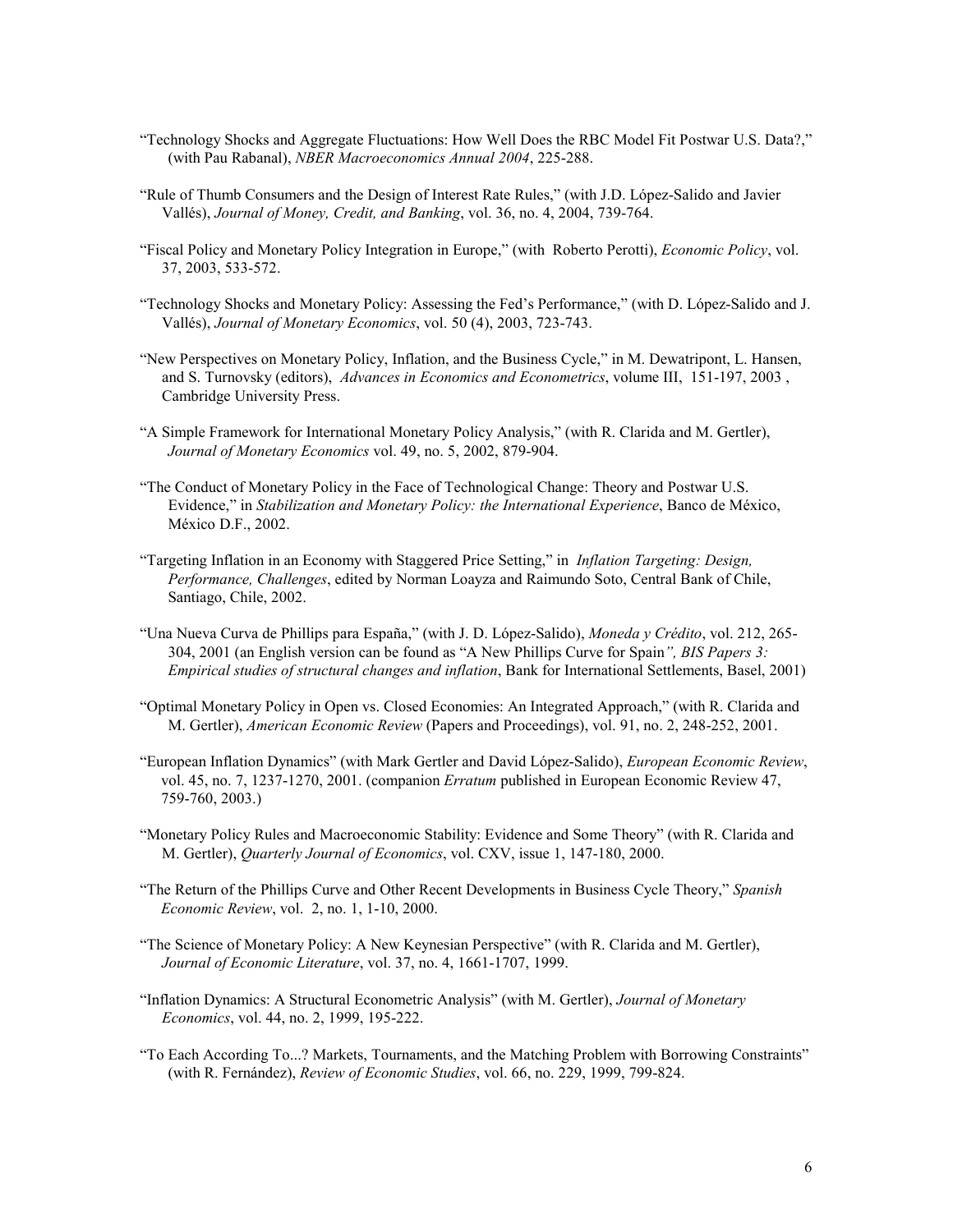- "Technology, Employment, and the Business Cycle: Do Technology Shocks Explain Aggregate Fluctuations ?, *American Economic Review,* 89(1), March 1999, 249-271.
- "Monetary Policy Rules in Practice: Some International Evidence," (with R. Clarida and M. Gertler), *European Economic Review*, 42, 1998, 1033-1067.
- "Unemployment in Dynamic General Equilibrium Economies," *European Economic Review*, vol. 40, 1996, 839-845.
- "Factores Internacionales en las Recesiones de Comienzos de los Años Noventa ," (with D. Backus) *Moneda y Crédito*, vol. 202, 1996, 81-104. (a revised version in English can be found in "International Factors in the Recessions of the Early Nineties", in Sato, Ramachandran, and Mino eds*., Global Integration and Competition*, Kluwer Academic Publishers, 1999).
- "Multiple Equilibria in a Growth Model with Monopolistic Competition," *Economic Theory*, vol. 8, 1996, 251-266.
- "Fluctuaciones y Persistencia del Empleo en España", in R. Marimon (coord.), *La Economía Española: una Visión Diferente*, Antoni Bosch editor, 1996, 119-138.
- "Product Diversity, Endogenous Markups, and Development Traps," *Journal of Monetary Economics*, vol 36, no. 1, 1995, 39-64.
- "On Growth and Indeterminacy: Some Theory and Evidence," (with J. Benhabib), *Carnegie-Rochester Conference Series on Public Policy,* vol. 43, 1995, 163-211.
- "Expectations-Driven Spatial Fluctuations," *Regional Science and Urban Economics*, vol. 25, 1995, 1-19.
- "Endogenous Growth and Poverty Traps in a Cournotian Model," (with F. Zilibotti), *Annales d'Economie et de Statistique*, vol. 37/38, 1995, 197-214.
- "Sources of Real Exchange Rate Fluctuations: How Important are Nominal Shocks ?," (with R. Clarida), *Carnegie Rochester Conference Series on Public Policy*, vol. 41, 1994, 1-56.
- "Local Externalities, Convex Adjustment Costs, and Sunspot Equilibria," *Journal of Economic Theory,* vol. 64, no. 1, 1994, 242-252.
- "Monopolistic Competition, Endogenous Markups and Growth," *European Economic Review* (Papers and Proceedings), vol. 38, 1994, 748-756.
- "Monopolistic Competition, Business Cycles, and the Composition of Aggregate Demand," *Journal of Economic Theory*, vol. 63, no. 1, 1994, 73-96.
- "Government Size and Macroeconomic Stability," *European Economic Review*, vol. 38, 1994, 117-132.
- "Keeping Up with the Joneses: Consumption Externalities, Portfolio Choice and Asset Prices," *Journal of Money, Credit, and Banking*, 1994, 1-8.
- "Variability of Durable and Nondurable Consumption: Evidence for Six OECD Countries," *Review of Economics and Statistics*, vol. 75, 1993, 418-428.
- "How Well does the IS-LM Model Fit Postwar U.S. Data?," *Quarterly Journal of Economics*, 1992, 709- 738.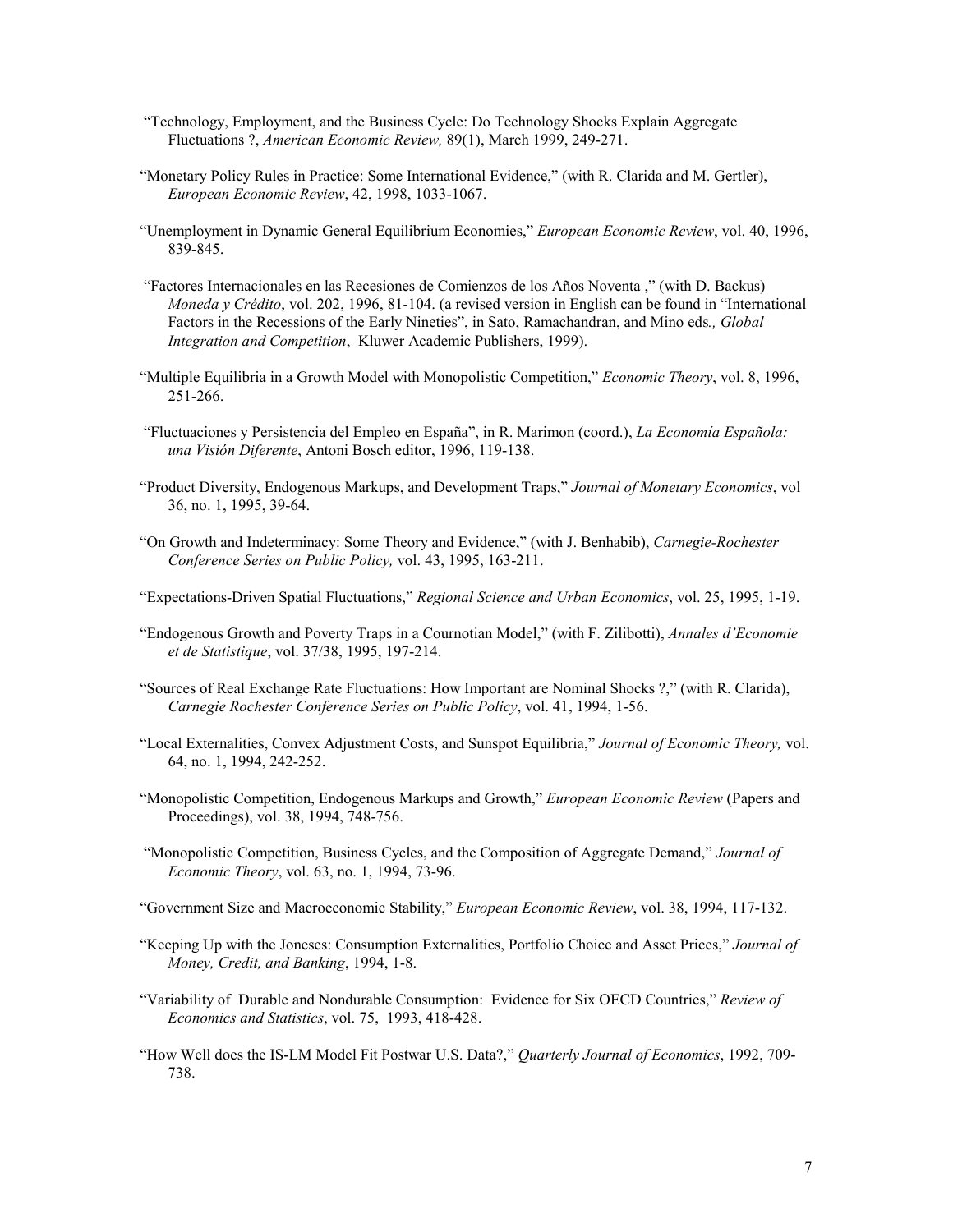- "Budget Constraints and Time Series Evidence on Consumption," *American Economic Review*, vol. 81, no. 5, 1991, 1238-1253.
- "Finite Horizons, Life Cycle Savings, and Time Series Evidence on Consumption," *Journal of Monetary Economics*, vol. 26, 1990, 433-452.

# **Books**

- *Changing Inflation Dynamics, Evolving Monetary Policy* (with G. Castex and D. Saravia (eds.)), Central Bank of Chile (Santiago, Chile), 2020.
- *Monetary Policy, Inflation and the Business Cycle: An Introduction to the New Keynesian Framework,*  Princeton University Press, (Princeton, NJ). First edition, 2008. Second edition, 2015.
- *Fiscal Policy and Macroeconomic Performance* (with L.F. Céspedes (eds.)), Central Bank of Chile (Santiago, Chile), 2013.
- *Unemployment Fluctuations and Stabilization Policies. A New Keynesian Perspective,* MIT Press (Cambridge, MA), 2011
- Football Economics. Proceedings of the Armand Carabén Workshop on Sports Economics, (with X. Vives (eds.)), Reports of the Public-Private Sector Research Center no. 4, IESE, Barcelona, 2010.
- *International Dimensions of Monetary Policy,* (with M. Gertler (eds.)), University of Chicago Press, (Chicago, IL), 2010.
- *Monetary Policy, Inflation and the Business Cycle: An Introduction to the New Keynesian Framework,*  Princeton University Press, (Princeton, NJ), 2008.
- *The Monetary Policy Strategy of the ECB Reconsidered* (with S. Gerlach, J. Rotemberg, H. Uhlig, and M. Woodford), Monitoring the European Central Bank 5, CEPR, London, 2004.
- *Defining a Macroeconomic Framework for the Euro Area* (with A. Alesina, O. Blanchard, F. Giavazzi, and H. Uhlig), Monitoring the European Central Bank 3, CEPR, London, 2001.
- *Armes Nuclears i Seguretat a Europa*, Edicions La Magrana, Barcelona, 1985.

# **Policy Articles and Other Writings**

- "Panel on Post-Pandemic Monetary Policy and the Effective Lower Bound," in *Navigating the Decade Ahead: Implications for Monetary Policy*, Federal Reserve Bank of Kansas City, 2020, 373-380.
- "Helicopter Money: the Time is Now," *VoxEU*, CEPR Policy Portal, March 2020..
- "To Adjust or not to Adjust: The Optimal Inflation Target in the Face of a Lower R-Star," (with P. Andrade, H. Le Bihan, and J. Matheron), *VoxEU*, CEPR Policy Portal, November 2019.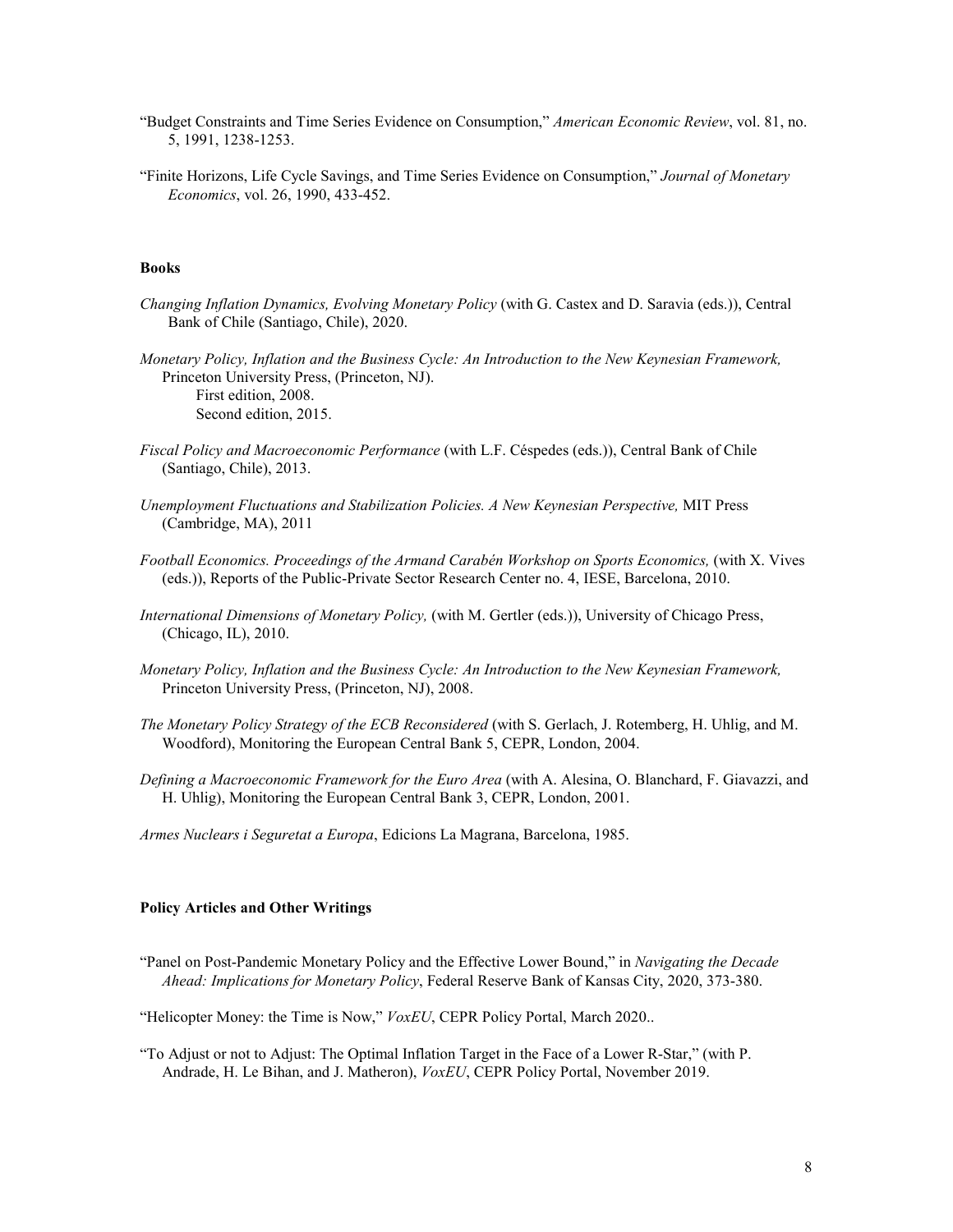"Some Scattered Thoughts on DSGE Models," in R.S. Gürkaynak and C. Tille (eds.), *DSGE Models in the Conduct of Policy; Use as Intended*," CEPR Press, 2017, 86-92.

["Els reptes de la política monetària a la zona euro,"](http://www.crei.cat/wp-content/uploads/2016/07/jg_NCE_2016.pdf) *Nota de Conjuntura Econòmica* 92, 2016

- "Unión Monetaria y Competitividad de la Economía Española," in *Conferencia en Memoria de Luis Ángel Rojo*, Banco de España, 2012.
- "Research at the Bank of Spain: An Evaluation," (with R. Caballero, L. Reichlin and L. Servén), 2012.
- "Algunes Reflexions sobre la Gran Crisi," in *Temps de Crisi: Ruptures i Perspectives*, XXVIII Universitat d'Estiu d'Andorra, 2012, 139-154.
- "The Quest for Financial and Economic Stability," *Catalan International View*, issue 5, 2009, 40-45.
- "Reglas de Tipo de Interés y Diseño Óptimo de la Política Monetaria,"*Papeles de Economía Española*, no. 101, 2-13, 2004.
- "Política Monetaria y Estabilización Macroeconómica: Evolución y Perspectivas," in *Crecimiento y Competitividad: Bases del Progreso Económico y Social*, Federación de Cajas de Ahorro Vasco-Navarras, 2004.
- "Monetary Policy in the Early Years of EMU," in *EMU and Economic Policy in Europe: Challenges of the Early Years*, edited by M. Buti and A. Sapir, Edward Elgar, 2003.
- "La Política Monetaria Europea y sus Posibles Repercusiones sobre la Economía Española," in *El Euro y sus Repercusiones sobre la Economía Española*, Fundación BBV, 1999.
- "Macroeconomia EUA als anys 80: els Fets (I)," (with X. Sala-i-Martin), *Revista Econòmica de Catalunya*, no. 7, 1988, 39-51.
- "Macroeconomia EUA als anys 80: Estabilització, Dòlars i Dèficits (II)" (with X. Sala-i-Martin), *Revista Econòmica de Catalunya*, no. 7, 1988, 52-62.
- "Macroeconomia EUA als anys 80: la Teoria (III)," (with X. Sala-i-Martin), *Revista Econòmica de Catalunya*, no. 7, 1988, 63-73.
- "Impacte de l'Aplicació de l'I.V.A. a l'Empresa," (with F. Melo), *Documents de Treball*, Caixa de Pensions, Barcelona, 1985

### **Comments and Reviews**

- Comment on "Perceptions and Misperceptions of Fiscal Inflation" in A. Alesina and F. Giavazzi eds. *Fiscal Policy after the Financial Crisis*, The University of Chicago Press, 2013, 299-305.
- Comment on "Oil, Automobiles, and the U.S. Economy: How Much Have Things Really Changed?," in *NBER Macroeconomics Annual 2010*, The University of Chicago Press, 2011, 369-373.
- Comment on "The Performance of the Spanish Economy in EMU: the First Ten Years," in J. Jimeno (ed.), *Spain and the Euro: the First Ten Years*, Banco de España, 2010.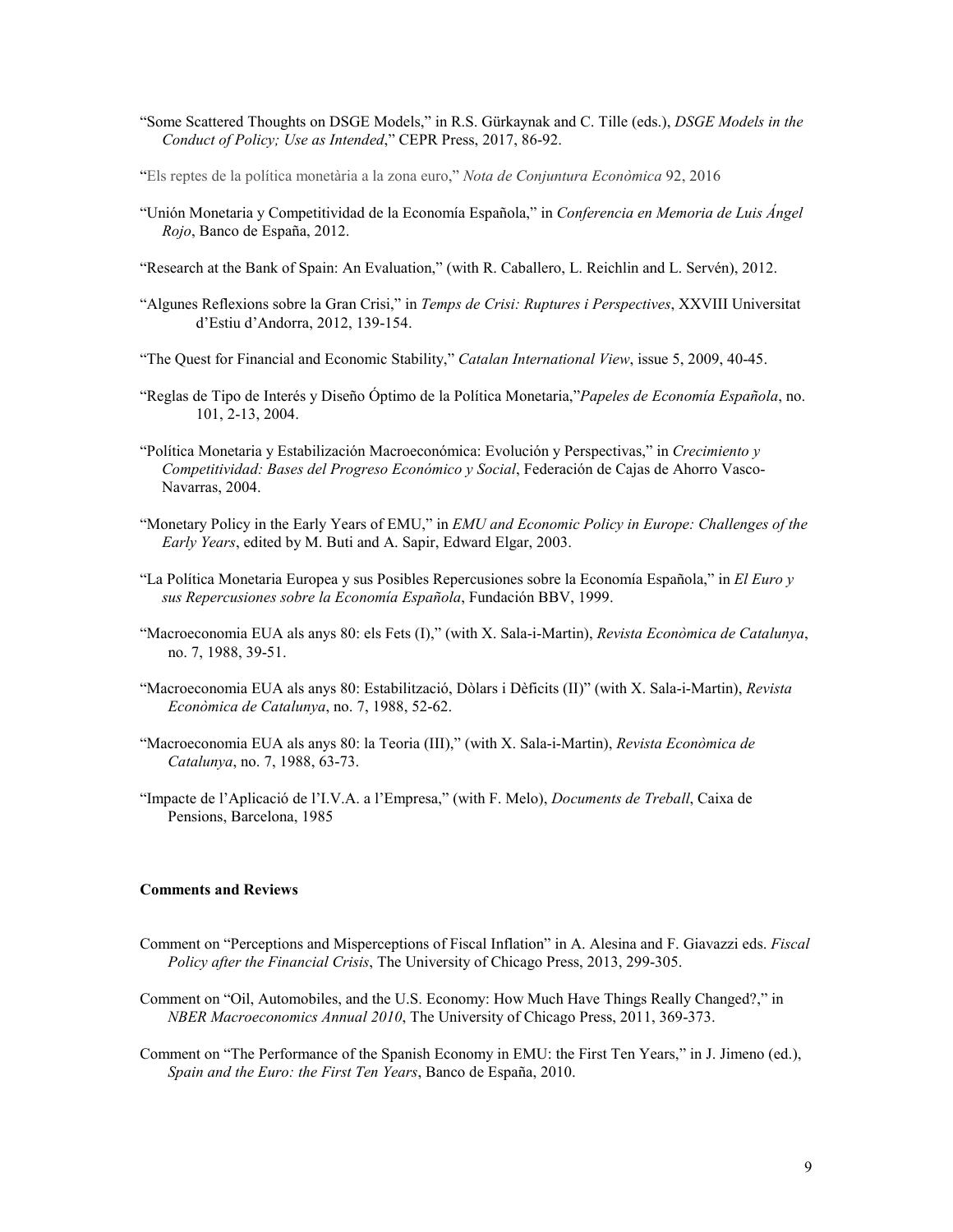- Review of Frederic S. Mishkin's *Monetary Policy Strategy* in *Journal of Economic Literature*, 47 (2), 2009, 505-507.
- Comment on "Is the Phillips Curve Vertical in the Long Run? Hysteresis in Unemployment," in J. Fuhrer, Y. Kodrzycki, J. Little, and G. Olivei (eds.), Understanding Inflation and the Implications for Monetary Policy. A Phillips Curve Retrospective, MIT Press (Cambridge, MA), 2009, 395-400.
- Comment on "Learning, Macroeconomic Dynamics and the Term Structure of Interest Rates," in J. Campbell (ed.,) *Asset Prices and Monetary Policy*, University of Chicago Press, 2008, 238-244.
- Comment on "Money and Monetary Policy: the ECB Experience 1999-2006" in A. Beyer and L. Reichlin (eds.) *The Role of Money: Money and Monetary Policy in the 21st century*, Proceedings of the 4th ECB Central Banking Conference, European Central Bank, Frankfurt, 2008, 182-189.
- Comment on "Fluctuating Macro Policies and the Fiscal Theory of the Price Level," in *NBER Macroeconomics Annual 2006*, MIT Press (Cambridge, MA), 2007, 299-305.
- Comment on "Inflation Measurement and the ECB's pursuit of Price Stability: A First Assessment," *Economic Policy*, vol. 37, 2003, p.423-427.
- Comment on "Has the Business Cycle Changed, and Why?," *NBER Macroeconomics Annual 2002*, 219- 224.
- Comment on "Seguimos teniendo una Nueva Economía?" in *Moneda y Crédito*, vol. 214, 2002, p. 118- 121.
- Comment on "The Case for Price Stability," in García-Herrero et al. eds. *Why Price Stability?* Proceedings of the First ECB Central Banking Conference, European Central Bank, Frankfurt, June 2001
- Comment on "Economic Reforms and Labor Markets: Policy Issues and Lessons from Chile" *Economic Policy,* vol. 30, 2000.
- Comment on "When is Fiscal Adjustment an Illusion?" *Economic Policy*, vol. 28, 1999, 79-82.
- Comment on "Hay Margen para los Diferenciales de Inflación en la Unión Económica y Monetaria," *Moneda y Crédito*, no. 208, 1999, 103-109.
- Comment on "The Liquidity Effect and Long-Run Neutrality,*" Carnegie-Rochester Conference Series on Public Policy*, vol. 49, 1998, 195-206.
- Comment on "What Do Technology Shocks Do?" *NBER Macroeconomics Annual 1998*, 310-316.
- Comment on "Tales of Fiscal Adjustment," *Economic Policy*, vol. 27, 1998, 518-520.
- Comment on "Budget Constraints and Time Series Evidence on Consumption: Reply" *American Economic Review*, vol 86, no. 1, 1996, 298-299.

# **Working Papers**

"Monetary Policy and Endogenous Financial Crises," (with F. Boissay, F. Collard, and C. Manea)

"Idiosyncratic Income Risk and Aggregate Fluctuations," (with Davide Debortoli)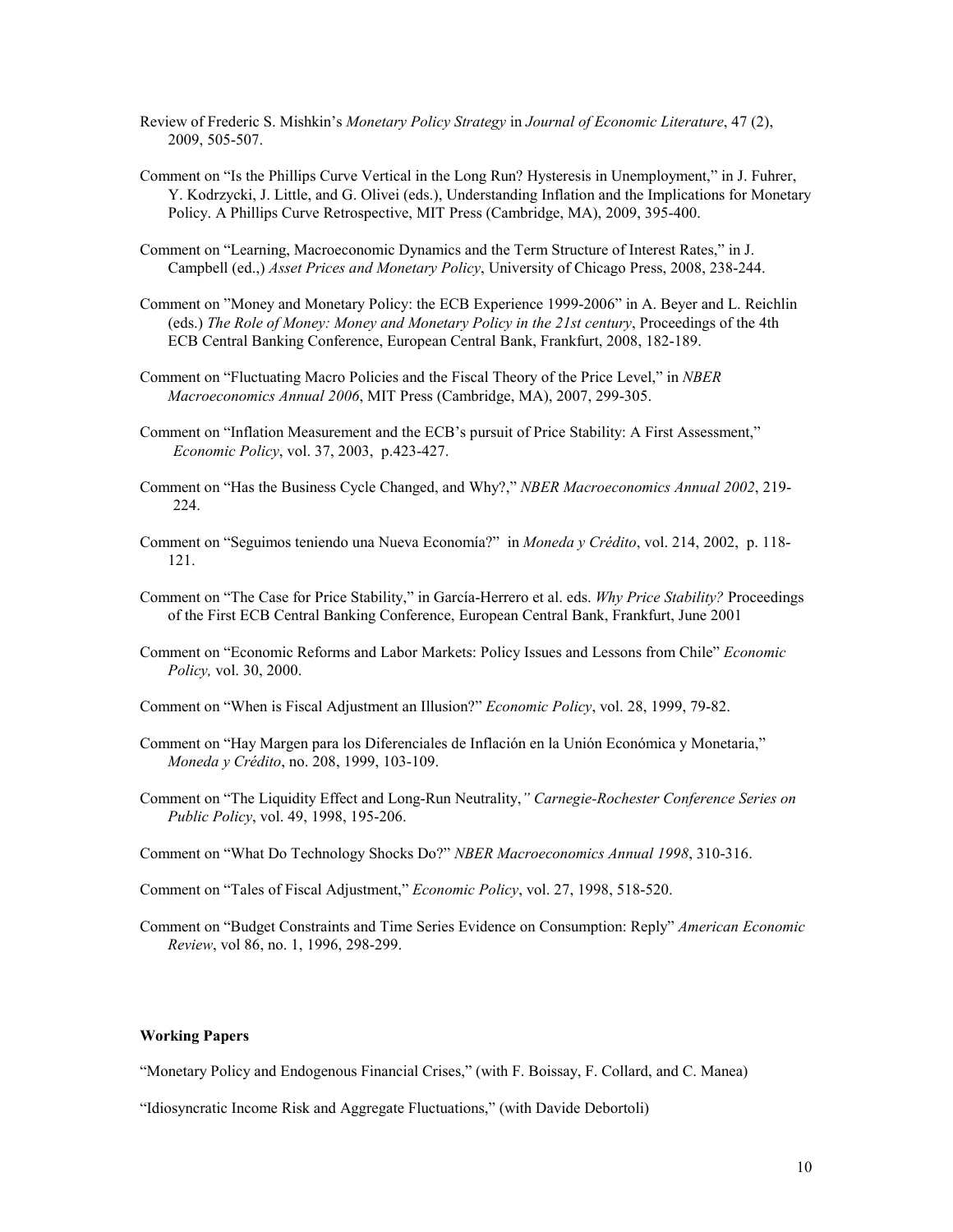"Monetary Policy with Heterogeneous Agents: Insights from TANK Models" (with Davide Debortoli)

["A Note on Martin Hellwig's 'The Gali-Monacelli Model of a Small Open Economy has no International](http://www.crei.cat/wp-content/uploads/users/pages/gm_note_hellwig.pdf)  [Trade' "](http://www.crei.cat/wp-content/uploads/users/pages/gm_note_hellwig.pdf) (with T. Monacelli)

"Non-Walrasian Unemployment Fluctuations," NBER Working Paper #5337.

"Long Run Effects of Business Cycles," (with M. Hammour), underground manuscript.

# **Teaching**

New York University Yale University Columbia University Universitat Pompeu Fabra MIT

Harvard University, Lecturer, 2021 CREI Barcelona Macroeconomics Summer School, 1999-2017, 2019. Study Center Gerzensee, Swiss Doctoral Program, Lecturer, 2000 to present Freie Universität Berlin, Deutsche Bundesbank Guest Professor, 4/2019. London School of Economics, Lecturer, 2/2018, 1/2019. Bank of Korea Global Initiative Program, 9/2016. Advanced Workshop for Central Bankers, Northwestern U., 9/2016. Fondo Latinoamericano de Reservas, Bogotá, 7/2016. Duisenberg School of Finance, 1/2010, 1/2013, 1/2014 International Monetary Fund, Lecturer, 7/2011, 11/2012. Reserve Bank of New Zealand, Lecturer, 3/2009 Banco Central de Chile, Lecturer, 8/2007 Banco de Mexico, Lecturer, 3/2006 Universidad Pais Vasco, Cursos de Verano, San Sebastián, 9/2004 NAKE, Lecturer, Amsterdam, 6/2004. Kiel World Economics Institute, Lecturer, 9/2003 Center for Financial Studies, Lecturer, 8/2002. IGIER-Universita Bocconi, Lecturer, 5/2001 Institute for International Economic Studies, Lecturer, 8/2001 ECARES, Université Libre de Bruxelles, Doctoral Programme, Lecturer, 9/2000. CEMFI, Escuela de Economía y Finanzas, Lecturer, Madrid, 9/1998

Bank of Finland, Lecturer, 11/1999 Bank of Portugal, Lecturer, 12/1999 European Commission (DG-II), Training Program (9/97)

# **Other Professional Activities and Affiliations**

Deutsche Bundesbank Research Council, Member, 2019- Sveriges Riksbank, Advisor, 2012-2020 Banque de France, Research Advisor, 2016, 2020. Norges Bank, Scientific Advisor, 2014-2016. European Central Bank, Research Visitor, 2009-2018.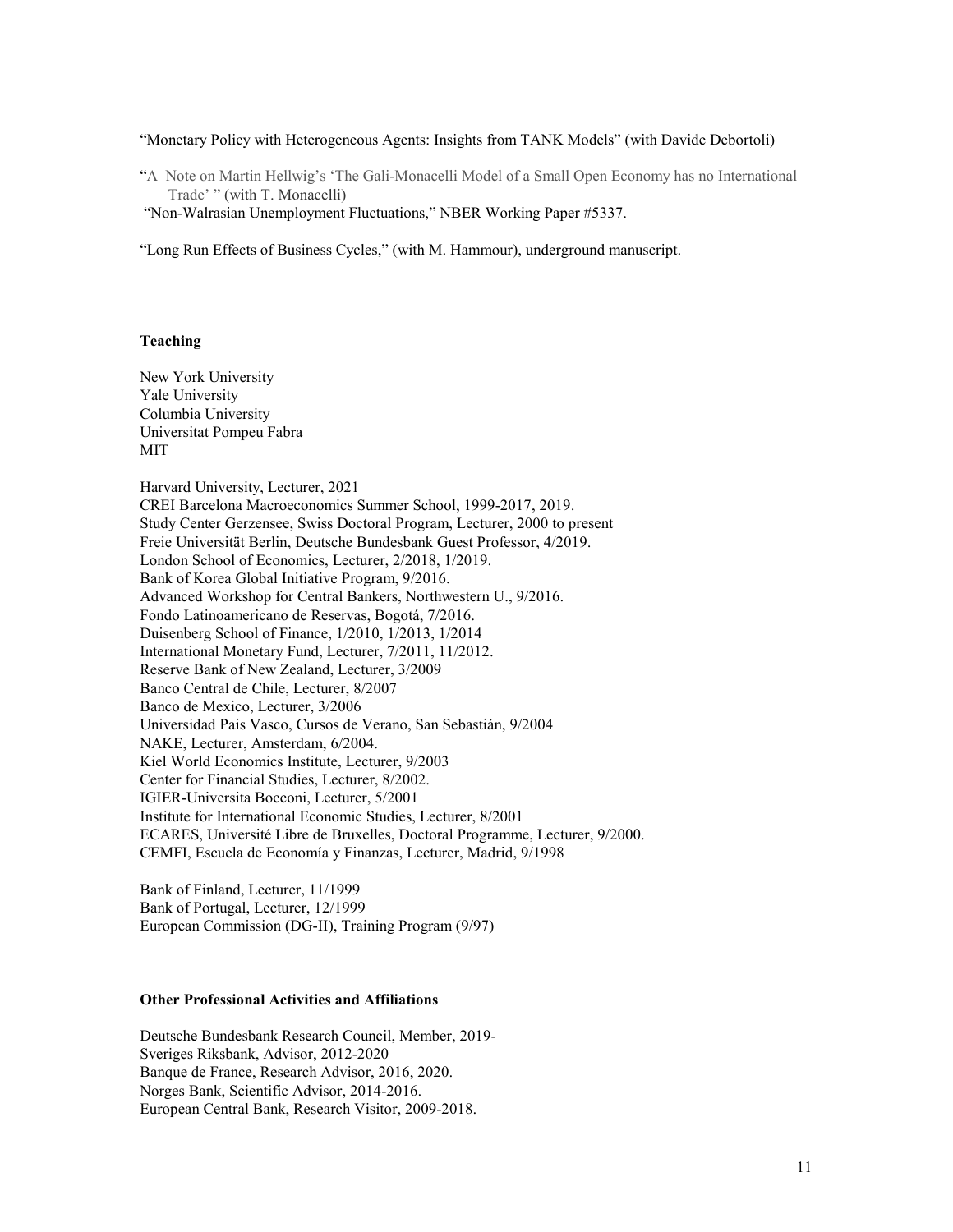Federal Reserve Bank of Boston, Visiting Scholar, 2005-06. Federal Reserve Board, Visiting Scholar (9/94, 3/97, 8/01, 8/07) Federal Reserve Bank of New York, Visiting Scholar (9/97-8/98, 8/04, 8/06, 10/17) Banco de Mexico, Research Advisor (3/98) Banco de España, Visiting Scholar, 1999-2005 International Monetary Fund, Visiting Scholar (8/03), Consultant (2009)

Bocconi University, Economics Review Panel, 2016. Banco de España, Research Evaluation Committee, 2012.

European Research Council, SH1 Panel, Chairman, 2011, 2013.

Societat Catalana d'Economia, Junta de Govern, vocal, 2018- Bocconi University, Appointments and Promotions Committee, member, 2017- Barcelona GSE, Academic Council, Member 2010- Paris School of Economics, Scientific Council, Member, 2009- IGIER, Governing Council, Member, 2008- Institute of Political Economy and Governance (IPEG), Board Member, 2014-2017. Universitat Oberta de Catalunya (UOC), Scientific Commission, 2013-2015

Oxford University, Economics Department Review Committee, Member, 2020. Bocconi University, Economics Department Review Committee, Member, 2016

Cambra de Comerç de Barcelona, Gabinet d'Estudis, Consell Assessor, membre, 2019- Consell Assessor per a la Reactivació i el Creixement (CAREC), Membre, 2011-2015. Associació Catalana d'Entitats de Recerca (ACER), Board member, 2015-2017. F.C. Barcelona, Comissió Econòmica, Membre, 2008-2010 Caixa de Pensions de Barcelona, Consell Assessor del Servei d'Estudis, Member, 2005-2009. Centre for International Macroeconomics and Finance, U. of Cambridge, Advisory Board, Member, 2005- 2008 Council of the European Economic Association, Elected Member, 2003-2007. CEPR Euro Area Business Cycle Dating Committee, Member, 2003-2011

Banc Sabadell Asset Management, Board of Directors, Member, 2003-2018.

### **Seminars**

MIT, Columbia, Princeton, Harvard, Pennsylvania, Yale, McGill, UQAM, Rutgers, NYU, Pompeu Fabra, Johns Hopkins, IMF , Delta, CEMFI, CORE, European University Institute, UAB, U. Catolica (Lisboa), Banco de España, Federal Reserve Board, U. de Montréal, Duke, New York Fed, Ohio State U., New School for Social Research., Rochester U., Maryland, Atlanta Fed, Philadelphia Fed, Banco de Mexico, U. de Toulouse, U. de Girona, INSEAD, Tel-Aviv, Bank of Israel, U. de Murcia, IIES, Sveriges Riksbank, U. de Barcelona, BIS, Lausanne, Banca d'Italia, London Business School, Bank of England, UCL, U. Illes Balears, Tilburg University, Bocconi University, CERGE-Prague, U. de Salamanca, York U., Swiss National Bank, CEU-Budapest, U. Carlos III, National Bank of Belgium, Boston College, European Commission (DG-II), Chicago Fed, CREST, Paris-I, Edinburgh, Oslo U., Bank of Norway, Wharton, Bank of Canada, Collegio Carlo Alberto, U. Nova de Lisboa, Banco Central de Chile, Bank of Japan, Graduate Institute (Geneva), U. of Amsterdam, Bank of Japan, Reserve Bank of New Zealand, Reserve Bank of Australia, Oxford University, CEPII (Paris), Duisenberg School of Finance, Societat Catalana d'Economia, National Bank of Serbia, Paris School of Economics, Central Bank of Turkey, Bilkent, Bonn U., U. de Navarra, Goethe-Universitat Frankfurt, CEMLA (webinar), Norges Bank, De Nederlandsche Bank, UC Berkeley, Stanford University, HEC Montréal, Enaudi Institute, Seoul National University, Mannheim U., LUISS, Bundesbank, U. of Vienna, Bicocca, SUFE, U. of Zurich, SciencesPo, Chicago Fed, University of Cambridge, Trinity College (Dublin).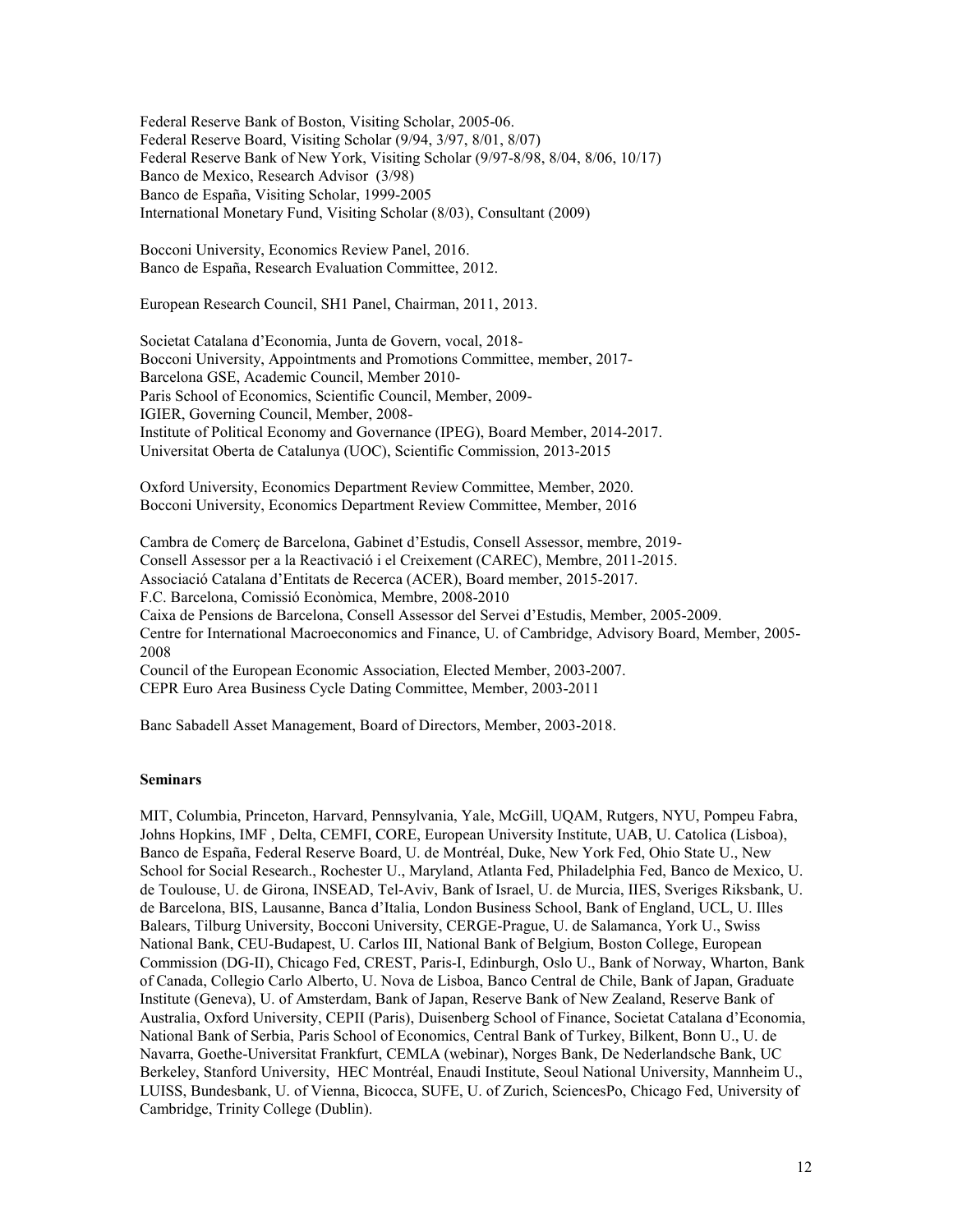#### **Invited/Keynote Lectures**

52th Annual Conference of the Money, Macro and Finance Society, online, September 2021

3rd Warsaw Money-Macro-Finance Conference, online, June 202.

Banque de France-PSE, Chair Banque de France Lecture, online, May 2021

- European Commission-CEPR-JEDC Conference on "Secular Stagnation, Low Interest Rates and Low Inflation: Causes and Implications for Policy," online, November 2020.
- SUERF-Banca d'Italia Workshop on "The Effectiveness of Monetary Policy in a Low Interest rate Environment," Online, November 2020.
- Bank of Canada Conference on "Frontiers of Monetary Policy and Financial Studies," Ottawa, November 2019.
- Banca d'Italia Workshop on "Monetary Policy in the New Normal: Strategy, Instruments and Transmission," Rome, October 2019
- Sveriges Riksbank Conference on "Business Cycles in Small Open Economies," Stockholm, September 2019
- Barcelona GSE Summer Forum Workshop on "Expectations in Dynamic Macroeconomic Models," Barcelona, June 2019.
- EABCN-Bank of Poland Conference on "Challenges in Understanding the Monetary Transmission Mechanism," Warsaw, March 2019.

2nd Catalan Economic Society Conference, Barcelona, June 2019.

Finnish Economic Association, Annual Meeting, Oulu, February 2019.

- Deutsche Bundesbank Guest Professor Public Lecture, Berlin, April 2019
- INFER Workshop on Finance and Fiscal Policy, Bucharest, September 2018

Columbia University, Distinguished Economics Lecture, October 2017.

- International Conference on Money, Banking and Finance, Rome, December 2016.
- Czech National Bank and Czech Economic Society, Prague, November 2016.
- 13th INFINITI Conference on International Finance, Ljubljana, June 2015.
- Universita La Sapienza, *Federico Caffe Lectures*, Rome, December 2014.
- CELSI-NBS-IZA Conference on "European Labor Markets and the Euro Area during the Great Recession," Bratislava, October 2014.
- Irish Economic Association Annual Conference, *Edgeworth Lecture*, Limerick, May 2014,
- 17th International Conference on Macroeconomic Analysis and International Finance, Rethymno, May 2013.
- European Economic Association, 27<sup>th</sup> Annual Congress, Málaga, August 2012, Presidential Address.
- National Bank of Poland Conference on "DSGE and Beyond", Warsaw, September 2011.
- XXVIII Universitat d'Estiu d'Andorra, Andorra la Vella, September 2011.
- University of Copenhagen, *Zeuthen Lectures*, March 2010.
- Universitat Pompeu Fabra, Lliçó de Graduació, December 2009.
- XI Conference on International Economics, U. de Barcelona, June 2009.
- JEEA-BBVA Lecture, AEA Meetings, San Francisco, January 2009, and Fundación BBVA, Madrid, November 2009, Invited Lecture.
- RIEF Doctoral Meeting, Barcelona, January 2008.
- ESADE, Barcelona, October 2004, Lliçó inaugural curs 2004/2005.

Humboldt University, Schumpeter Institute Lecture Series, July 2004.

- XXIII Simposio de Análisis Económico, Bellaterra, December 1998.
- 8<sup>th</sup> World Congress of the Econometric Society, Seattle, August 2000.
- 6th Annual Meeting of the Sociedade Portuguesa de Investigaçao em Economia, Lisbon, June 2000.

#### **Presentations at Conferences**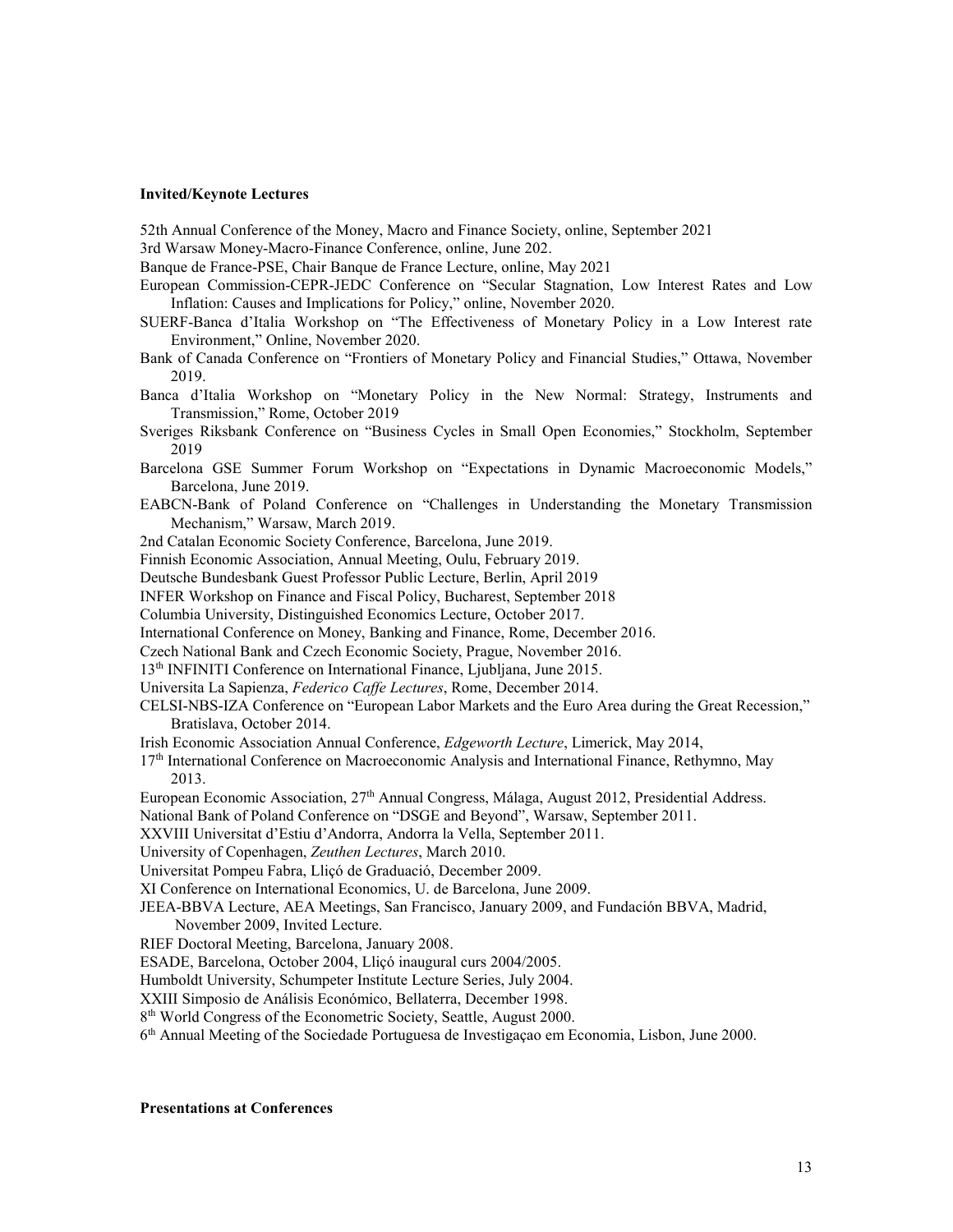RIDGE workshop on Financial Stability, online, December 2021.

- Copenhagen Macro Days, online, October 2021.
- ECB Conference on Monetary Policy: Bridging Science and Practice, online, October 2021
- Bank of Latvia Economic Conference, online, September 2021.
- Bank of England Conference on the "Future of Inflation Targeting", London, January 2020
- Annual Research Conference of the Central banks of Ukraine and Poland on "Labor Market and Monetary Policy", Online, May 2020.
- Jackson Hole Economic Policy Symposium "Navigating the Decade Ahead: Implications for Monetary Policy", Online, August 2020.
- The ECB and its Watchers XXI Conference, Online, September 2020.
- ECB Forum on Central Banking, Online, November 2020.
- IZA workshop on "Labor Markets and the Phillips Curve," Online, November 2020
- NBER Summer Institute on "Impulse and Propagation Mechanisms," Cambridge (MA), July 2019.
- NBER IFM Program Meeting, Cambridge, MA, October 2019
- Brookings Papers on Economic Activity Conference, Washington, D.C., September 2019.
- NBER Macroeconomics Annual , Cambridge, MA, April 2019
- JMCB-New York Fed Conference on "The 50<sup>th</sup> Anniversary of the JMCB," New York, May 2019.
- Banco de España Conference on "Wage Flexibility and its Macroeconomic Implications," Madrid, May 2019.
- American Economic Association Annual Meeting, Atlanta, January 2019.
- ECB Workshop on "Monetary Policy and Financial Stability," Frankfurt, December 2018.
- SAIF Workshop on "Frontiers of Macroeconomics with Applications in China," Shanghai, December 2018.
- XXII Annual Conference on "Changing Inflation Dynamics, Evolving Monetary Policy," Central Bank of Chile, Santiago de Chile, October 2018.
- NBER Economic Fluctuations and Growth, Cambridge (MA), July 2018
- NBER Summer Institute on "Impulse and Propagation Mechanisms," Cambridge (MA), July 2018.
- Banque de France- Deutsche Bundesbank Conference on "Monetary Policy Challenges," Paris, June 2018.
- Cambridge-INET Conference on "Heterogeneity in Macroeconomics: A Decade After the Crisis," Cambridge (UK), May 2018.
- EABCN Conference on "Measuring the Effects of Unconventional Monetary Policy in the Data: What Have we Learned," Barcelona, April 2018.
- 42nd Simposio de la Asociación Española de Economía, Barcelona, December 2017.
- 20th Central Bank Macroeconomic Modeling Workshop, Paris, November 2017.
- 1st ECB research Cluster 1 Annual Workshop, Madrid, October 2017.
- 1st Banco de España Annual Research Conference. Madrid, August 2017
- EEA Congress, Lisbon, August 2017.
- NBER Summer Institute, Cambridge (MA), July 2017.
- Barcelona GSE Summer Forum, Barcelona, June 2017.
- Bocconi-Bank of Canada Conference on "New Directions in Macroeconomics and Monetary Policy," Milan, June 2017.
- CEPR European Summer Symposium in International Macroeconomics, Tarragona, May 2017.
- 1st Catalan Economic Society Conference, Barcelona, May 2017.
- UCL-ADEMU Conference on "The New Macroeconomics of Aggregate Fluctuations and Stabilisation Policy," London, May 2017.
- Riksbank Conference on "The Future of Forward Guidance," Stockholm, May 2017.
- 22<sup>nd</sup> Spring Meeting of Young Economists, Halle (Germany), March 2017.
- Banque de France-CdF Conference on "Secular Stagnation and Growth Measurement," Paris, January 2017.
- CEPREMAP Conference on "Helicopter Money: Beyond Myth and Magic," Paris, December 2016.
- EUI Workshop on Economic Policy Challenges, Florence, November 2016.
- Norges Bank Conference on "Rethinking Inflation Targeting," Oslo, September 2016.
- NBER Summer Institute, Cambridge, MA, July 2016.
- NY Fed Conference in Honor of Michael Woodford's Contributions to Macroeconomics, New York, May 2016
- ECB-FRB International Research Forum on Monetary Policy, Frankfurt, March 2016
- Transpyrenean Macro Workshop, El Tarter, Andorra, March 2016.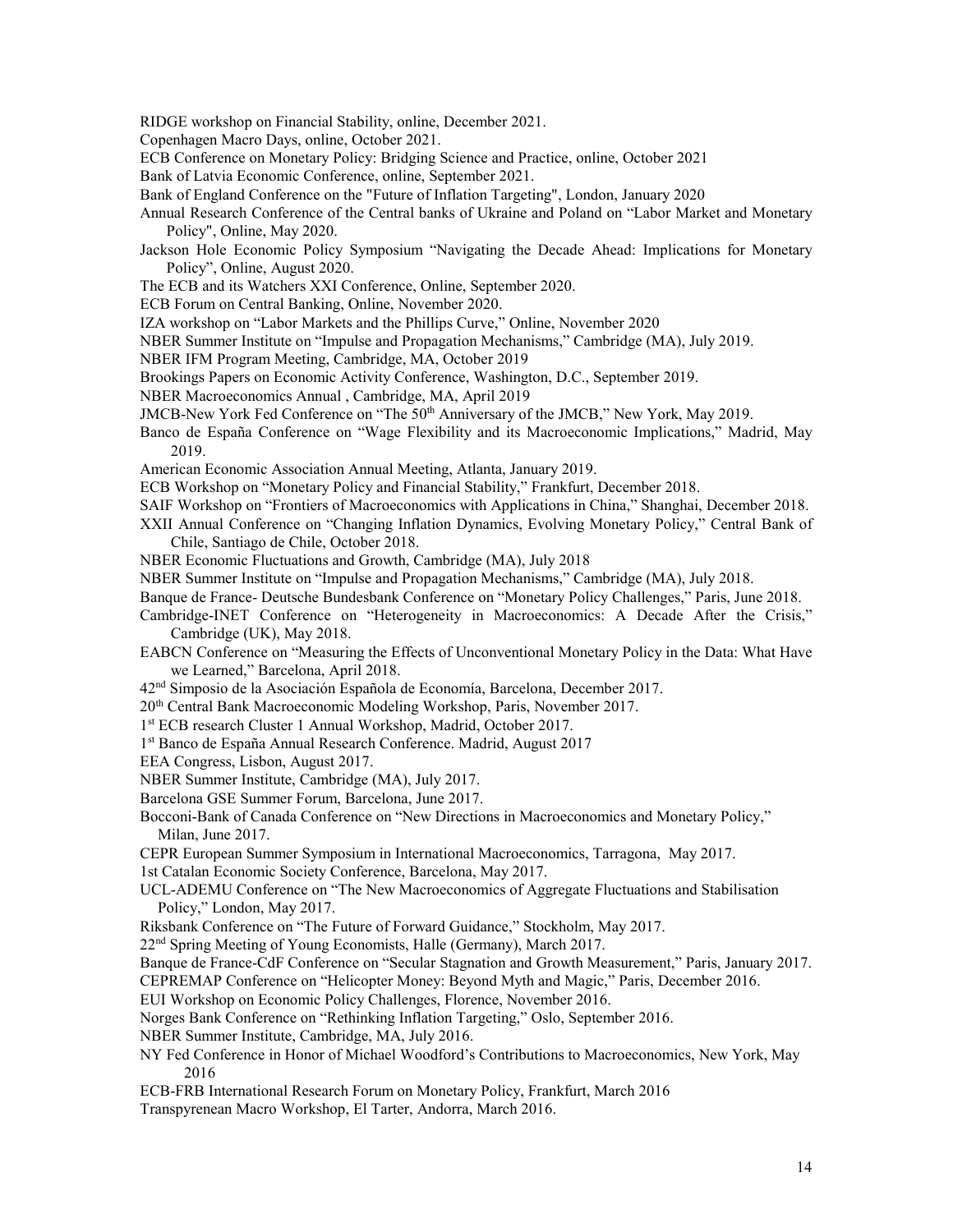EABCN Conference on "Medium and Long Run Implications of Financial Crises," Zurich, January 2016. Banque de France, Conference on "Price Setting and Inflation," Paris, December 2015.

2nd MacFinRobods Workshop, Institut d'Anàlisi Econòmica, Barcelona, December 2015.

Oxford-NY Fed Monetary Economics Conference, Oxford, September 2015.

NBER Summer Institute, Cambridge, MA, July 2015.

Banco de España, Conference on "Structural Reforms in the Wake of Recovery," Madrid, June 2015.

Sveriges Riksbank Workshop on "Deflation", Stockholm, June 2015.

ECB Forum on Central Banking, Sintra, May 2015.

Transpyrenean Macro Workshop, El Tarter, Andorra, March 2015.

CFS-IMFS The ECB and its Watchers XVI, Frankfurt, March 2015

NBER Summer Institute, Cambridge, MA, July 2014.

Conference on "Lessons from the Financial Crisis and the Great Recession for Economic Modelling," Mishkenot Sha'annanim, Jerusalem, June 2014.

CREI-CEPR Ninth Annual Workshop on Macroeconomics of Global Interdependence, Barcelona, April 2014.

ECB-CEPR Conference on "Heterogeneity in Currency Areas and Macroeconomic Policies," Frankfurt, November 2013.

NBER Conference on "Lessons from the Financial Crisis for Monetary Policy," Boston, October 2013.

- University of Pavia Workshop on "Macroeconomics, Financial Frictions and Asset Prices," Pavia, October 2013.
- Norges Bank Conference on "The Role of Monetary Policy Revisited," Oslo, September 2013.

DIW Conference on "The ECB and its OMT Programme," Berlin, September 2013.

NBER Summer Institute, Cambridge, MA, July 2013.

Barcelona GSE Summer Forum, Barcelona, June 2013

III Workshop in Time Series Econometrics, Zaragoza, April 2013.

Riksbank Workshop on "Inflation, Unemployment and Monetary Policy," Stockholm, January 2013

Barcelona GSE Winter Workshop on Macroeconomics, Barcelona, December, 2012.

XXV Moneda y Crédito Symposium, Madrid, November 2012.

International Center of Economics in Society, Forum for Economic Dialogue, Zurich, November, 2012.

OECD NAEC Meeting on "New Approaches to Economic Challenges," Paris, October 2012.

Banque de France Conference on "Macroeconomic Modeling in Times of Crisis," Paris, October 2012.

JME-SNB-SCG Conference on "Financial Markets, Financial Policy and Macroeconomic Activity," Gerzensee, October 2012.

EACBN Discussion Forum on "Fiscal and Monetary Policy in the Euro Area," Brussels, September 2012 CCBS Chief Economists' Workshop, London, May 2012

ECB-FRB International Research Forum on Monetary Policy, Frankfurt, March 2012.

V Seminari Annual IREA-UB, Barcelona, February 2012.

Bank of Spain "Conference in memriam of L.Ángel Rojo", Madrid, February 2012.

ASSA Meeting, Chicago, January 2012

Cercle d'Economia, Taula rodona sobre "10 Anys de l'Euro," Barcelona, January 2102.

EABCN Conference on "Fiscal and Monetary Policy in the Aftermath of the Financial Crisis," December 2011, Paris.

CREI-CEPR Workshop on "Understanding Jobless Recoveries," December 2011, Barcelona.

CREI-CEPR Conference "Asset Prices and the Business Cycle," December 2011, Barcelona.

JMCB-SNB-UniBern Conference, Gerzensee, October 2011.

FRB of San Francisco, Symposium on U.S. Wage Dynamics, San Francisco, September 2011.

NBER Summer Institute, Cambridge, MA, July 2011.

CFS XIII Conference on the ECB and its Watchers, Frankfurt, June 2011

Leex International Conference on Theoretical and Experimental Macroeconomics, UPF, June 2011

XXVII Reunió Cercle d'Economia, Sitges, June 2011.

NBER Macroeconomics Annual , Cambridge, MA, April 2011.

EABCN Conference on "Advances in Business Cycle Research," Brussels, December 2010.

NBER Summer Institute, Cambridge, MA, July 2010.

SED Annual Meeting, Montréal, Canada, July 2010.

International Research Forum on Monetary Policy, Washington D.C., March 2010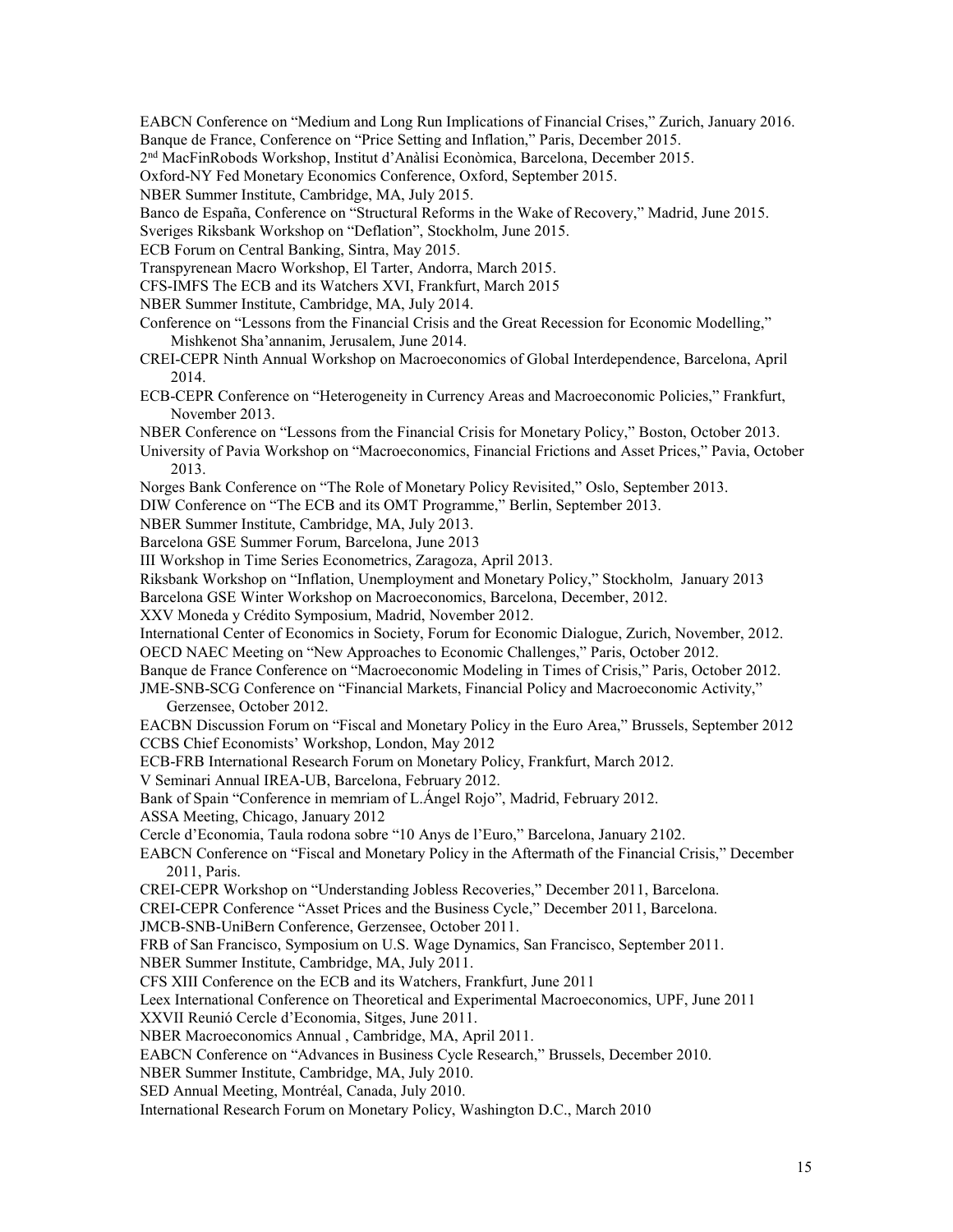VI Jornadas de Investigación, ESADE, Barcelona, June 2010

CEPR European Summer Symposium in International Macroeconomics, Tarragona, May 2010. Bernácer Conference on "The Euro after the Greek Crisis," Madrid, June 2010.

ECB Conference on "The Great Financial Crisis: Lessons for Financial Stability and Monetary Policy," Frankfurt, May 2010.

Duisenberg School of Finance, Central Bankers and Regulators Workshop, Amsterdam, January 2010. ECB Conference on "Key Developments in Monetary Economics," Frankfurt, October 2009.

IJCB Conference on "Monetary Policy Challenges in a Global Economy," Paris, September 2009. NBER Summer Institute, Cambridge, MA, July 2009.

CEPR-RIETI Workshop on "Labor Markets and the Macroeconomy: Theory, Evidence and Policy Implications," Tokyo, December 2008.

6th Hydra Workshop on Dynamic Macroeconomics, Santorini, Greece, October 2008.

SNB Research Conference on "Alternative Models for Monetary Policy Analysis," Zurich, September 2008 Banque de France Conference on "DSGE Modelling and Monetary Policy," Paris 11-12 September 2008 Society for Economic Dynamics, Cambridge, MA, July 2008.

NBER Summer Institute, Cambridge, MA, July 2008.

Boston Fed conference on "Understanding Inflation and the Implications for Monetary Policy," Cape Cod, June 2008.

CEPR European Summer Symposium in International Macroeconomics, Tarragona, May 2008.

EES Kick-Off Workshop on "The Labor Market and the Macroeconomy," Kiel Institute, March 2009.

CFS Symposium on "The Theory and Practice of Monetary Policy Today," Frankfurt, October 2007.

Banque de France Conference on "Wage Bargaining, employment and Monetary and Economic Policies," Paris, October 2007.

Fundación Rafael del Pino, Second International Conference on Macroeconomics, Madrid, September 2007 Bank of England, Conference "On the Sources of Macroeconomic Stability," London, September 2007. NBER Summer Institute, Cambridge, MA, July 2007.

Cambridge University, Conference on "Inflation Targeting, Central Bank Independence and Transparency," June 2007

Kiel Institute, Conference on "The Phillips Curve and the Natural Rate of Unemployment," Kiel, June 2007.

ECB Wage Dynamics Network Meeting, December 2006

ECB-Federal Reserve International Research Forum, Washington, D.C., December 2006.

NBB Conference on "Price and Wage Rigidities in an Open Economy," Brussels, October 2006.

Magyar Nemzeti Bank Conference on "Micro Behavior and Monetary Policy," Budapest, October 2006.

8th Toulouse Seminar on Macroeconomics, Toulouse, September 2006.

NBER Summer Institute, Cambridge, July 2006

UQAM Conference on "Frontiers of Macroeconomics," Montréal, June 2006.

NBER Monetary Economics Meeting, Cambridge, MA, April 2006.

FRB/JMCB Conference on "Quantitative Evidence of Price Determination," Washington D.C., September 2005

9th World Congress of the Econometric Society, London, August 2005

NBER Summer Institute, Cambridge, July 2005.

CEPR-LBS RTN Conference on "Macroeconomic Policy Design for Monetary Unions", London, March 2005.

CESifo Workshop on "The Revival of Aggregate Demand Policies: Back to Keynes?," Venice, July 2004. FUNCAS Workshop on "Money, Financial System and Economic Growth," Salamanca, July 2004.

Federal Reserve Bank of St. Louis, 29<sup>th</sup> Economic Policy Conference, October 2004.

NBER Macroeconomics Annual, Cambridge, MA , April 2004.

European Economic Association, 18th Annual Congress, Stockholm, August 2003

NBER Summer Institute, Cambridge, July 2003

Fundación Ramón Areces, Conference on "The Design of Stabilizing Fiscal Policies," Valencia, June 2003 CEPR Conference on "The Phillips Curve Revisited," Berlin, June 2003

Economic Policy 37<sup>th</sup> Panel Meeting, Athens, April 2003

NBER Summer Institute, Cambridge, July 2002.

NBER EFG Meeting, Cambridge, July 2002.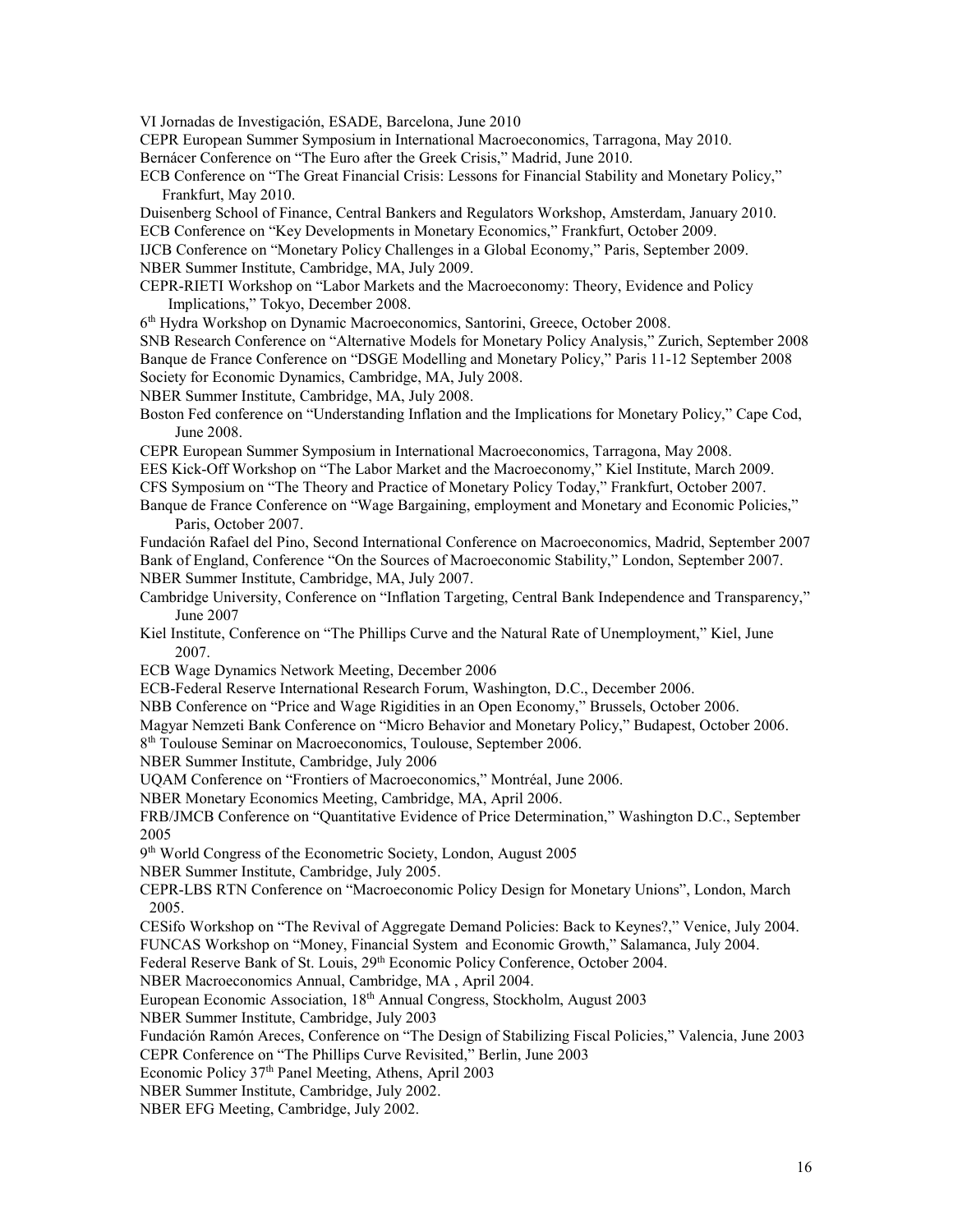Society for Economic Dynamics, New York City, June 2002 Konstanz Seminar on Monetary Theory, May 2002. NBER Summer Institute, Cambridge, July 2001 European Comission, Conference on "The Functioning of EMU: the Early Years," Brussels, March 2001. Banco Central de Chile, Conference on Inflation Targeting, December 2000 Banco de México, 75<sup>th</sup> Anniversary Conference, Mexico D.F., December 2000 NBER Summer Institute, Cambridge, July 2000 International Seminar on Macroeconomics (ISOM), Helsinki, June 2000 Bank of Portugal, Conference on Monetary Economics, Guimaraes (Oporto), June 2000 NBER Monetary Economics Meeting, Cambridge, Spring 1999. FBBV Conference on "The Euro and its Effects on the Spanish Economy," S. Sebastián, November 1998 SNB-JME Conference on "The Return of the Phillips Curve," Gerzensee, October 1998. NBER Summer Institute, Cambridge, July 1998. NBER Summer Institute, Cambridge, July 1997 CEPR European Summer Symposium in Macroeconomics, Athens, May 1997. NBER EFG Meeting, Chicago, October 1996. NBER Summer Institute, Cambridge, July 1996. VIII Simposio de Moneda y Crédito, Madrid, November 1995. European Economic Association, 10th Annual Congress, Prague, September 1995. SEDC Meetings, Barcelona, July 1995. CEPR European Summer Symposium in Macroeconomics, Perugia, June 1995. CEPR Workshop on Monetary Policy and Exchange Rates in Europe, Bonn, February 1995. Carnegie-Rochester Conference on Public Policy, Carnegie Mellon University, November 1994. CEPR European Summer Symposium in Macroeconomics, Tarragona, May 1994. International Conference on Recent Developments in the Macroeconomics of Imperfect Competition, ADRES-CEPREMAP, Paris, January 1994. CEPR Conference on "The Location of Economic Activity: New Theories and Evidence," Vigo, December 1993. Carnegie-Rochester Conference on Public Policy, Carnegie Mellon University, November 1993. European Economic Association 8th Annual Congess, Helsinki, August 1993. NBER Summer Institute, Cambridge, July 1993. Econometric Society Meetings, Boston, June 1993. NBER Summer Institute, Cambridge, July 1992. NBER Summer Institute, Cambridge, July 1991. Conference on "Economic Growth", European Science Foundation, Sitges, June 1991. CEPR International Macroeconomics Programme, El Escorial, June 1991. Sixth World Congress of the Econometric Society, Barcelona, August 1990. NBER Summer Institute, Cambridge, July 1990. Econometric Society Meetings, Atlanta, December 1989. NBER Summer Institute, Cambridge, July 1988.

# **Conference Organization**

Barcelona GSE Summer Forum workshop on "Monetary Policy and Central Banking," June 2021, Coorganizer.

NBER International Seminar on Macroeconomics (ISOM), online, June 2021, Co-organizer.

- Barcelona GSE Summer Forum workshop on "Monetary Policy and Central Banking," June 2020, Coorganizer.
- Barcelona GSE Summer Forum workshop on "Monetary Policy and Central Banking," June 2019, Coorganizer.
- CREI-Bank of Canada Workshop on "Recent Developments in Macroeconomic Modeling," Barcelona, May 2019, Co-organizer

NBER International Seminar on Macroeconomics (ISOM), Dublin, June 2018, Co-organizer.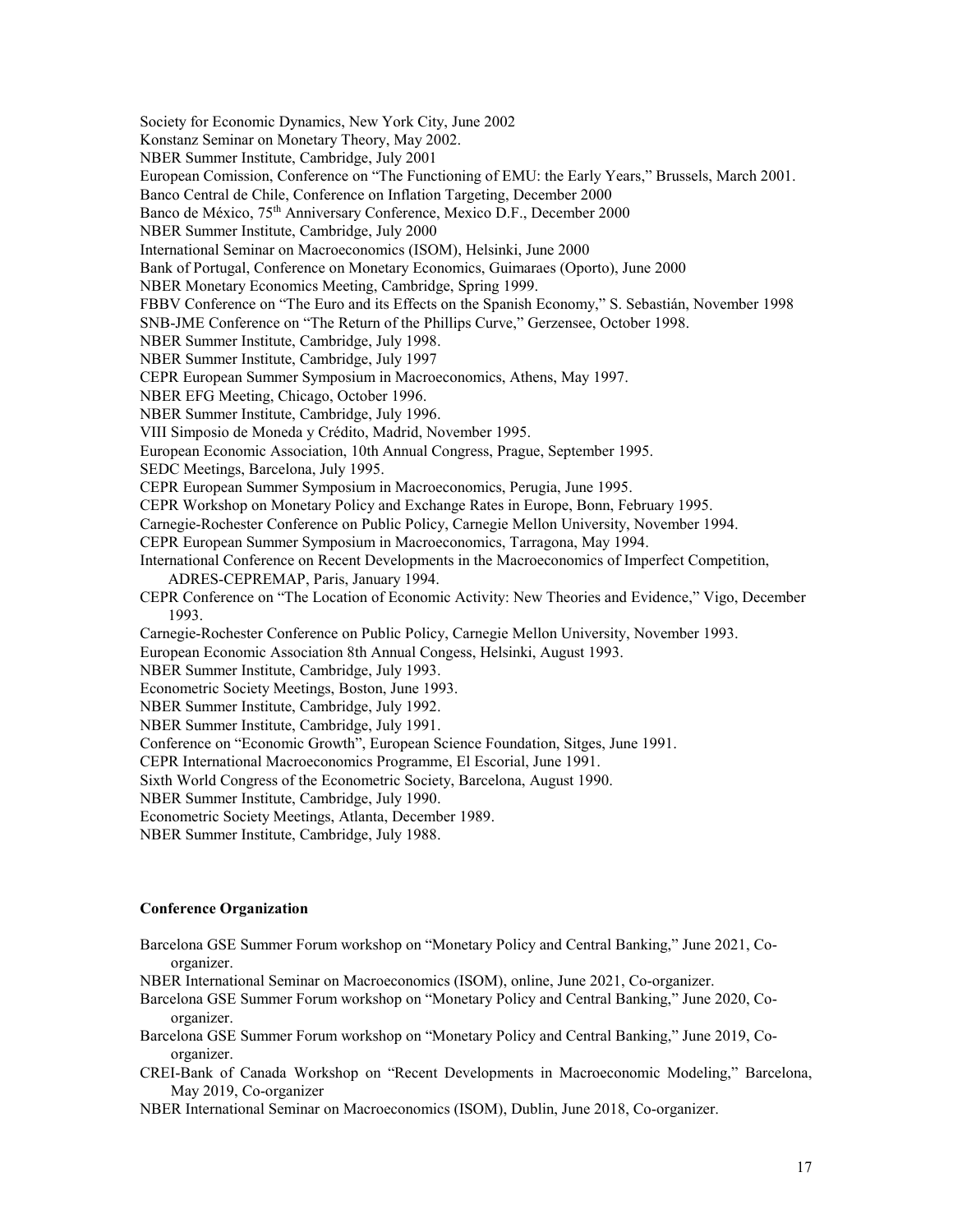- XXII Central Bank of Chile Annual Conference on "Changing Inflation Dynamics, Evolving Monetary Policy," Santiago de Chile, October 2018, Co-organizer
- 1st Winter Workshop of the Catalan Economic Society, Barcelona, December 2018, Co-organizer
- Barcelona GSE Summer Forum workshop on "Monetary Policy and Central Banking," June 2018, Coorganizer.
- CREI Workshop on "Macroeconomics and Bubbles: Recent Developments," Barcelona, October 2017, Coorganizer.
- Barcelona GSE Summer Forum workshop on "Asset Prices, Finance and Macroeconomics," June 2017, Coorganizer.
- Barcelona GSE Summer Forum workshop on "Asset Prices, Finance and Macroeconomics," June 2016, Coorganizer.
- SNB-SZG-JME Conference on "Asset Price Fluctuations and Economic Policy," Gerzensee, November 2014 (papers published in the *Journal of Monetary Economics*, December 2015).
- CREI-Bank of Canada Conference on "Challenges for Monetary Policy in the 21<sup>st</sup> Century," Barcelona, October 2013, Co-organizer.

European Economic Association, 26<sup>th</sup> Annual Congress, Oslo, August 2011, Program Committee.

CREI-CEPR Workshop on "Understanding Jobless Recoveries," Co-organizer, 2011

- 14th Annual Conference of the Central Bank of Chile on "Fiscal Policy and Macroeconomic Performance," Co-organizer, Santiago de Chile, October 2010.
- CREI Workshop on "Changes in Labor Market Dynamics," Barcelona, November 2010, Co-organizer.
- European Economic Association, 25nd Annual Congress, Glasgow, August 2010, Program Committee.
- 10<sup>th</sup> World Congress of the Econometric Society, Shangai, August 2010, Program Committee
- FCB-IESE Armand Carabén Workshop on Football Economics, Barcelona, November 2009, Co-organizer.
- European Economic Association, 24nd Annual Congress, Barcelona, August 2009, Program Committee. TRIO Conference on "Sticky Prices and Inflation Dynamics," Tokyo, Japan, December 2008. Co-Organizer.
- CREI-Bank of Canada Conference on "New Perspectives on Monetary Policy Design," Barcelona, October 2008. Co-Organizer.
- ECB Conference on "Wage Dynamics in Europe: Findings from the Wage Dynamics Network," Frankfurt, June 2008, Scientific Committee.
- European Economic Association, 22nd Annual Congress, Budapest, August 2007, Program Committee. NBER Conference on "International Dimensions of Monetary Policy," S'Agaró, June 2007.
- 9th World Congress of the Econometric Society, London, August 2005, Program Committee
- CEPR European Summer Symposium in Macroeconomics, May 2005, Cyprus, Co-Organizer
- CEPR-LBS RTN Conference on "Macroeconomic Policy Design for Monetary Unions", London, March 2005, Co-Organizer.
- Inflation Persistence in the Euro Area, ECB, Frankfurt, December 2004, Co-Organizer.
- European Economic Association, 19<sup>th</sup> Annual Congress, Madrid, August 2004, Program Committee.
- CEPR European Summer Symposium in Macroeconomics, Roda (Tarragona), May 2004, Co-Organizer
- CREI-CEPR Conference on "Designing A Macroeconomic Policy Framework for Europe," Barcelona, May 2004, Co-Organizer.
- CREI-CEPR Conference on "Financial Structure and Monetary Policy Channels," Barcelona, July 2003, Programme Committee.
- European Economic Association, 18th Annual Congress, Stockholm, August 2003, Programme Committee. CEPR European Summer Symposium in Macroeconomics, Athens, May 2003, Co-Organizer
- CEPR-INSEAD Conference on "Political, Institutional, and Economic Determinants of Fiscal Policy," Fontainebleau, November 2002, Co-Organizer
- CEPR European Summer Symposium in Macroeconomics, Roda (Tarragona), May 2002, Co-Organizer
- European Commission/Spanish Presidency Conference on Policies, Institutions, and Citizens in the Knowledge Society, Program Committee.
- CEPR/Banca d'Italia Conference on "Monitoring the Euro Area Business Cycle," Rome (Italy), September 2001, Co-organizer.
- CEPR European Summer Symposium in Macroeconomics, Maale Hachmisha (Israel), May 2001, Co-Organizer.
- European Meeting of the Econometric Society, Lausanne, August 2001, Programme Committee.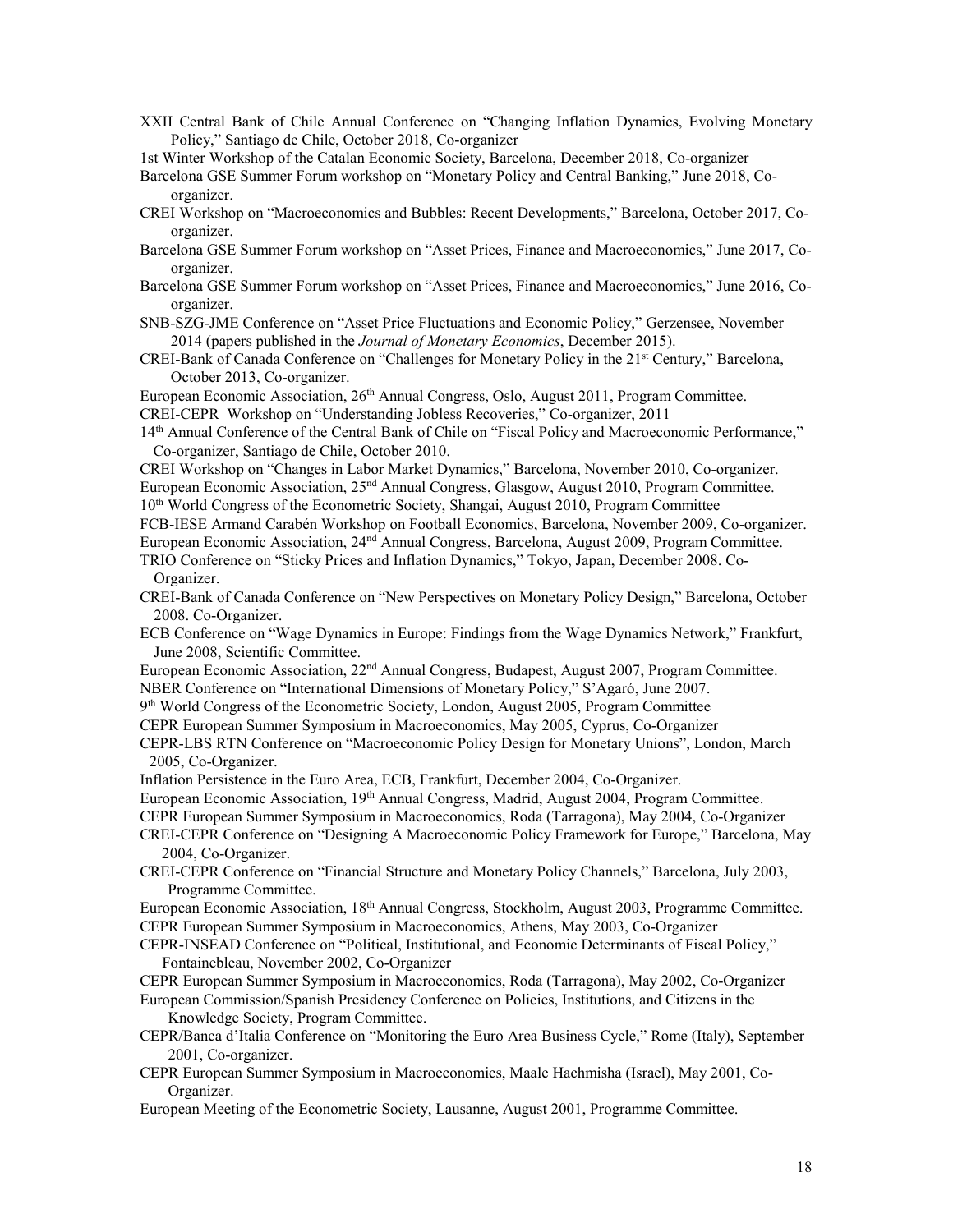8<sup>th</sup> World Congress of the Econometric Society, Seattle, August 2000, Program Committee

CEPR European Summer Symposium in Macroeconomics, Roda (Tarragona), May 2000, Co-Organizer.

CREI-CEPR Conference on "Exchange Rates and Prices in General Equilibrium: Theory, Evidence and Policy Implications," Barcelona, May 2000, Co-Organizer.

Econometric Society Winter Meetings, Boston, January 2000, Program Committee

CEPR European Summer Symposium in Macroeconomics, Sintra (Portugal), May 1999, Co-Organizer. Conference on "Expectations, Economic Theory, and Economic Policy," Perugia (Italy), Co-Organizer

# **PhD Students: [first employment]**

- Mario Giarda, "Essays on Business Cycles with Household Heterogeneity," (co-advisor: D. Debortoli) [Banco Central de Chile]
- Christian Höynck, "Essays on Inflation Dynamics and Monetary Policy," UPF, 2021 (co-advisor: B. Rossi) [Banca d'Italia]]
- Cristina Manea, "Essays in Monetary Economics," UPF, 2020 (co-advisor: A. Martín) [Deutsche Bundesbank]
- Christopher Evans, "Essays on Monetary Economics," UPF, 2020 (co-advisor: D. Debortoli).[International Monetary Fund]
- Sebastián Diz, "Essays on Monetary Policy and Labor Markets," UPF, 2019,(co-advisor: D. Debortoli) [Banco Central de Paraguay]
- Giacomo Caracciolo, "Essays in Heterogeneity and Macroeconomic Dynamics", UPG, 2019, (co-advisorD. Debortoli) [Banca d'Italia]
- Shengliang Ou, "Essays on Macroeconomic Policy and Business Cycles," UPF, 2019 (co-advisor: D. Debortoli) [Shanghai University of Finance and Economics (SUFE)]
- Derrick Kanngiesser, "Essays on Monetary economics and Financial Stability," UPF, 2018 (co-advisor: Luca Fornaro). [Bank of England]
- Stephanie Huber, "Three Essays on the Housing Market and the Macroeconomy," UPF, 2017. [University of Amsterdam]
- Alain Schlaepfer, "Essays on Uncertainty, Monetary Policy and Financial Stability," UPF, 2016. [postdoc at Stanford]
- Isabel Cairó, "Essays on Human Capital and Labor Market Dynamics," UPF, 2014. [Federal Reserve Board]
- Lien Laureys, "Essays on Labor Markets and Macroeconomic Policy," UPF, 2013 [Bank of England]
- Tomaz Cajner, "Essays on the Macroeconomics of Labor Markets," UPF, 2012.[Federal Reserve Board] Luca Sessa, "Essays on Money, Credit and Fiscal Policy," UPF, 2011.[Banca d'Italia]

Martina Cecioni, "Essays on Inflation Dynamics and Monetary Policy in Currency Areas," UPF, 2010.[Banca d'Italia]

- Chiara Forlati, "Essays on Monetary, Fiscal and Trade Policy in Open Economies," UPF, 2009.[EPFL Lausanne]
- Francesco Turino, "Essays on Non-Price Competition and Macroeconomics," UPF, 2009 [Universitat d'Alacant]
- Davide Debortoli, "Fiscal and Monetary Policy under Imperfect Commitment," UPF, 2008.[UC San Diego] José A. Dorich, "Essays on New Keynesian Macroeconomics," UPF 2008 [Bank of Canada]

- Stefano Gnocchi, "Essays on Monetary Policy, Wage Barganining, and Fiscal Policy," UPF 2007 [Universitat Autònoma de Barcelona]
- Alessia Campolmi, "Essays on Open Economy, Inflation and Labor Markets," UPF 2007.[Central Bank of Hungary and Central European University]
- Anton Nakov, "Essays on the Liquidity Trap, Oil Shocks and the Great Moderation," UPF 2007.[Bank of Spain]
- Andrea Pescatori, "Essays on Monetary and Fiscal Policy," UPF, 2006 [Cleveland Fed]
- Lutz Weinke, "Essays on Sticky Prices, Aggregate Investment, and Monetary Policy," UPF, 2004 [Duke University]
- Evi Pappa, "Essays on Monetary Economics," UPF, 2001.[London School of Economics]